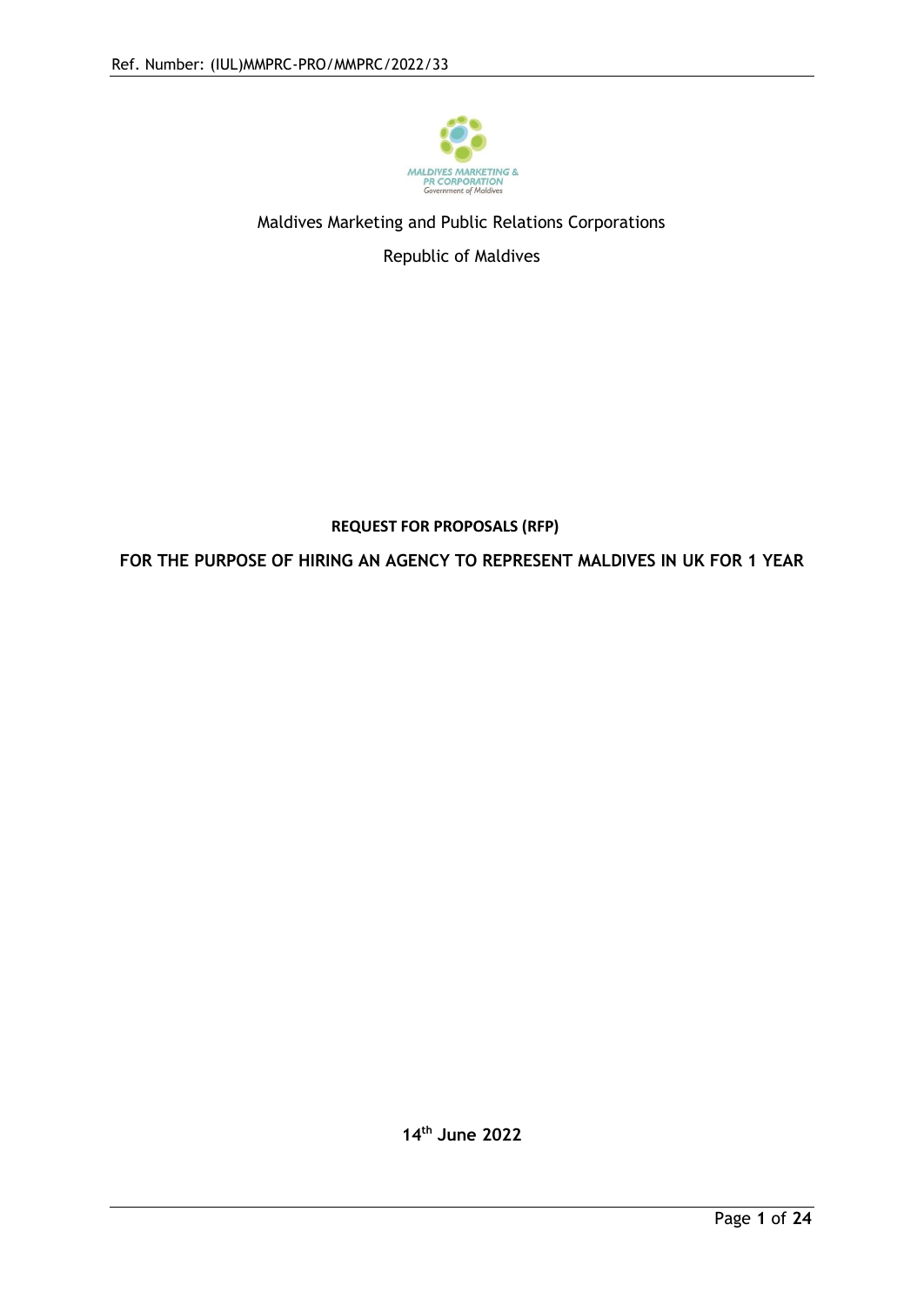| General<br>1.<br>Announcement Number:<br>(IUL) MMPRC-PRO/MMPRC/2022/33<br>1.1<br>14 <sup>th</sup> June 2022<br>1.2<br>Announcement Date:<br>HIRING AN AGENCY TO REPRESENT MALDIVES<br>1.3<br>Project:<br>IN UK FOR 1 YEAR<br>22 <sup>nd</sup> June 2022 via E-Mail, before 1400 hours<br>Registration Deadline (Date<br>1.4<br>(MALDIVES LOCAL TIME)<br>& Time)<br>29th June 2022 via E-Mail, before 1400 hours<br>Submission Deadline (Date<br>1.4<br>(MALDIVES LOCAL TIME)<br>& Time)<br>1.5<br>Mr. Hassan Shaheel<br>Contact Info<br>General Manager, Procurement<br>Maldives Marketing and Public Relations<br>Corporation<br>H. Zonaria, 2nd Floor, Boduthakurufaanu<br>Magu, Male' Republic of Maldives<br>Telephone: +960 3323228 Email:<br>shaheel@visitmaldives.com<br>procurement@visitmaldives.com<br><b>Procedure of Tendering</b><br>2.<br><b>Eligible Tenderers:</b><br>2.1<br>a) A Tenderer may be a sole proprietor, private entity, a registered<br>company or government-owned entity or any combination of them in<br>the form of a joint venture, under an existing agreement, or with the<br>intent to constitute a legally enforceable joint venture. If the<br>certificate is in other language, English translation should be<br>provided and should be attested.<br>b) The Bidder/Respondent should have at least 1 registered office in<br>UK.<br>The Bidder/Respondent should have a minimum of 20 percent of the<br>C)<br>total 12 months retainer fee for the quoted price in their bank<br>account.<br>2.2<br><b>Amendments to Tender Documents:</b><br>(a) At any time prior to the deadline for submission of Tenders, MMPRC may<br>amend the Tendering Document by issuing addenda. | Section 1 - Instruction to Tenderers |  |  |  |
|----------------------------------------------------------------------------------------------------------------------------------------------------------------------------------------------------------------------------------------------------------------------------------------------------------------------------------------------------------------------------------------------------------------------------------------------------------------------------------------------------------------------------------------------------------------------------------------------------------------------------------------------------------------------------------------------------------------------------------------------------------------------------------------------------------------------------------------------------------------------------------------------------------------------------------------------------------------------------------------------------------------------------------------------------------------------------------------------------------------------------------------------------------------------------------------------------------------------------------------------------------------------------------------------------------------------------------------------------------------------------------------------------------------------------------------------------------------------------------------------------------------------------------------------------------------------------------------------------------------------------------------------------------------------------------------------------------------------|--------------------------------------|--|--|--|
|                                                                                                                                                                                                                                                                                                                                                                                                                                                                                                                                                                                                                                                                                                                                                                                                                                                                                                                                                                                                                                                                                                                                                                                                                                                                                                                                                                                                                                                                                                                                                                                                                                                                                                                      |                                      |  |  |  |
|                                                                                                                                                                                                                                                                                                                                                                                                                                                                                                                                                                                                                                                                                                                                                                                                                                                                                                                                                                                                                                                                                                                                                                                                                                                                                                                                                                                                                                                                                                                                                                                                                                                                                                                      |                                      |  |  |  |
|                                                                                                                                                                                                                                                                                                                                                                                                                                                                                                                                                                                                                                                                                                                                                                                                                                                                                                                                                                                                                                                                                                                                                                                                                                                                                                                                                                                                                                                                                                                                                                                                                                                                                                                      |                                      |  |  |  |
|                                                                                                                                                                                                                                                                                                                                                                                                                                                                                                                                                                                                                                                                                                                                                                                                                                                                                                                                                                                                                                                                                                                                                                                                                                                                                                                                                                                                                                                                                                                                                                                                                                                                                                                      |                                      |  |  |  |
|                                                                                                                                                                                                                                                                                                                                                                                                                                                                                                                                                                                                                                                                                                                                                                                                                                                                                                                                                                                                                                                                                                                                                                                                                                                                                                                                                                                                                                                                                                                                                                                                                                                                                                                      |                                      |  |  |  |
|                                                                                                                                                                                                                                                                                                                                                                                                                                                                                                                                                                                                                                                                                                                                                                                                                                                                                                                                                                                                                                                                                                                                                                                                                                                                                                                                                                                                                                                                                                                                                                                                                                                                                                                      |                                      |  |  |  |
|                                                                                                                                                                                                                                                                                                                                                                                                                                                                                                                                                                                                                                                                                                                                                                                                                                                                                                                                                                                                                                                                                                                                                                                                                                                                                                                                                                                                                                                                                                                                                                                                                                                                                                                      |                                      |  |  |  |
|                                                                                                                                                                                                                                                                                                                                                                                                                                                                                                                                                                                                                                                                                                                                                                                                                                                                                                                                                                                                                                                                                                                                                                                                                                                                                                                                                                                                                                                                                                                                                                                                                                                                                                                      |                                      |  |  |  |
|                                                                                                                                                                                                                                                                                                                                                                                                                                                                                                                                                                                                                                                                                                                                                                                                                                                                                                                                                                                                                                                                                                                                                                                                                                                                                                                                                                                                                                                                                                                                                                                                                                                                                                                      |                                      |  |  |  |
|                                                                                                                                                                                                                                                                                                                                                                                                                                                                                                                                                                                                                                                                                                                                                                                                                                                                                                                                                                                                                                                                                                                                                                                                                                                                                                                                                                                                                                                                                                                                                                                                                                                                                                                      |                                      |  |  |  |
|                                                                                                                                                                                                                                                                                                                                                                                                                                                                                                                                                                                                                                                                                                                                                                                                                                                                                                                                                                                                                                                                                                                                                                                                                                                                                                                                                                                                                                                                                                                                                                                                                                                                                                                      |                                      |  |  |  |
|                                                                                                                                                                                                                                                                                                                                                                                                                                                                                                                                                                                                                                                                                                                                                                                                                                                                                                                                                                                                                                                                                                                                                                                                                                                                                                                                                                                                                                                                                                                                                                                                                                                                                                                      |                                      |  |  |  |
|                                                                                                                                                                                                                                                                                                                                                                                                                                                                                                                                                                                                                                                                                                                                                                                                                                                                                                                                                                                                                                                                                                                                                                                                                                                                                                                                                                                                                                                                                                                                                                                                                                                                                                                      |                                      |  |  |  |
|                                                                                                                                                                                                                                                                                                                                                                                                                                                                                                                                                                                                                                                                                                                                                                                                                                                                                                                                                                                                                                                                                                                                                                                                                                                                                                                                                                                                                                                                                                                                                                                                                                                                                                                      |                                      |  |  |  |
|                                                                                                                                                                                                                                                                                                                                                                                                                                                                                                                                                                                                                                                                                                                                                                                                                                                                                                                                                                                                                                                                                                                                                                                                                                                                                                                                                                                                                                                                                                                                                                                                                                                                                                                      |                                      |  |  |  |
|                                                                                                                                                                                                                                                                                                                                                                                                                                                                                                                                                                                                                                                                                                                                                                                                                                                                                                                                                                                                                                                                                                                                                                                                                                                                                                                                                                                                                                                                                                                                                                                                                                                                                                                      |                                      |  |  |  |
|                                                                                                                                                                                                                                                                                                                                                                                                                                                                                                                                                                                                                                                                                                                                                                                                                                                                                                                                                                                                                                                                                                                                                                                                                                                                                                                                                                                                                                                                                                                                                                                                                                                                                                                      |                                      |  |  |  |
|                                                                                                                                                                                                                                                                                                                                                                                                                                                                                                                                                                                                                                                                                                                                                                                                                                                                                                                                                                                                                                                                                                                                                                                                                                                                                                                                                                                                                                                                                                                                                                                                                                                                                                                      |                                      |  |  |  |
|                                                                                                                                                                                                                                                                                                                                                                                                                                                                                                                                                                                                                                                                                                                                                                                                                                                                                                                                                                                                                                                                                                                                                                                                                                                                                                                                                                                                                                                                                                                                                                                                                                                                                                                      |                                      |  |  |  |
|                                                                                                                                                                                                                                                                                                                                                                                                                                                                                                                                                                                                                                                                                                                                                                                                                                                                                                                                                                                                                                                                                                                                                                                                                                                                                                                                                                                                                                                                                                                                                                                                                                                                                                                      |                                      |  |  |  |
|                                                                                                                                                                                                                                                                                                                                                                                                                                                                                                                                                                                                                                                                                                                                                                                                                                                                                                                                                                                                                                                                                                                                                                                                                                                                                                                                                                                                                                                                                                                                                                                                                                                                                                                      |                                      |  |  |  |
|                                                                                                                                                                                                                                                                                                                                                                                                                                                                                                                                                                                                                                                                                                                                                                                                                                                                                                                                                                                                                                                                                                                                                                                                                                                                                                                                                                                                                                                                                                                                                                                                                                                                                                                      |                                      |  |  |  |
|                                                                                                                                                                                                                                                                                                                                                                                                                                                                                                                                                                                                                                                                                                                                                                                                                                                                                                                                                                                                                                                                                                                                                                                                                                                                                                                                                                                                                                                                                                                                                                                                                                                                                                                      |                                      |  |  |  |
|                                                                                                                                                                                                                                                                                                                                                                                                                                                                                                                                                                                                                                                                                                                                                                                                                                                                                                                                                                                                                                                                                                                                                                                                                                                                                                                                                                                                                                                                                                                                                                                                                                                                                                                      |                                      |  |  |  |
|                                                                                                                                                                                                                                                                                                                                                                                                                                                                                                                                                                                                                                                                                                                                                                                                                                                                                                                                                                                                                                                                                                                                                                                                                                                                                                                                                                                                                                                                                                                                                                                                                                                                                                                      |                                      |  |  |  |
|                                                                                                                                                                                                                                                                                                                                                                                                                                                                                                                                                                                                                                                                                                                                                                                                                                                                                                                                                                                                                                                                                                                                                                                                                                                                                                                                                                                                                                                                                                                                                                                                                                                                                                                      |                                      |  |  |  |
|                                                                                                                                                                                                                                                                                                                                                                                                                                                                                                                                                                                                                                                                                                                                                                                                                                                                                                                                                                                                                                                                                                                                                                                                                                                                                                                                                                                                                                                                                                                                                                                                                                                                                                                      |                                      |  |  |  |
|                                                                                                                                                                                                                                                                                                                                                                                                                                                                                                                                                                                                                                                                                                                                                                                                                                                                                                                                                                                                                                                                                                                                                                                                                                                                                                                                                                                                                                                                                                                                                                                                                                                                                                                      |                                      |  |  |  |
|                                                                                                                                                                                                                                                                                                                                                                                                                                                                                                                                                                                                                                                                                                                                                                                                                                                                                                                                                                                                                                                                                                                                                                                                                                                                                                                                                                                                                                                                                                                                                                                                                                                                                                                      |                                      |  |  |  |
|                                                                                                                                                                                                                                                                                                                                                                                                                                                                                                                                                                                                                                                                                                                                                                                                                                                                                                                                                                                                                                                                                                                                                                                                                                                                                                                                                                                                                                                                                                                                                                                                                                                                                                                      |                                      |  |  |  |
|                                                                                                                                                                                                                                                                                                                                                                                                                                                                                                                                                                                                                                                                                                                                                                                                                                                                                                                                                                                                                                                                                                                                                                                                                                                                                                                                                                                                                                                                                                                                                                                                                                                                                                                      |                                      |  |  |  |
|                                                                                                                                                                                                                                                                                                                                                                                                                                                                                                                                                                                                                                                                                                                                                                                                                                                                                                                                                                                                                                                                                                                                                                                                                                                                                                                                                                                                                                                                                                                                                                                                                                                                                                                      |                                      |  |  |  |
|                                                                                                                                                                                                                                                                                                                                                                                                                                                                                                                                                                                                                                                                                                                                                                                                                                                                                                                                                                                                                                                                                                                                                                                                                                                                                                                                                                                                                                                                                                                                                                                                                                                                                                                      |                                      |  |  |  |
|                                                                                                                                                                                                                                                                                                                                                                                                                                                                                                                                                                                                                                                                                                                                                                                                                                                                                                                                                                                                                                                                                                                                                                                                                                                                                                                                                                                                                                                                                                                                                                                                                                                                                                                      |                                      |  |  |  |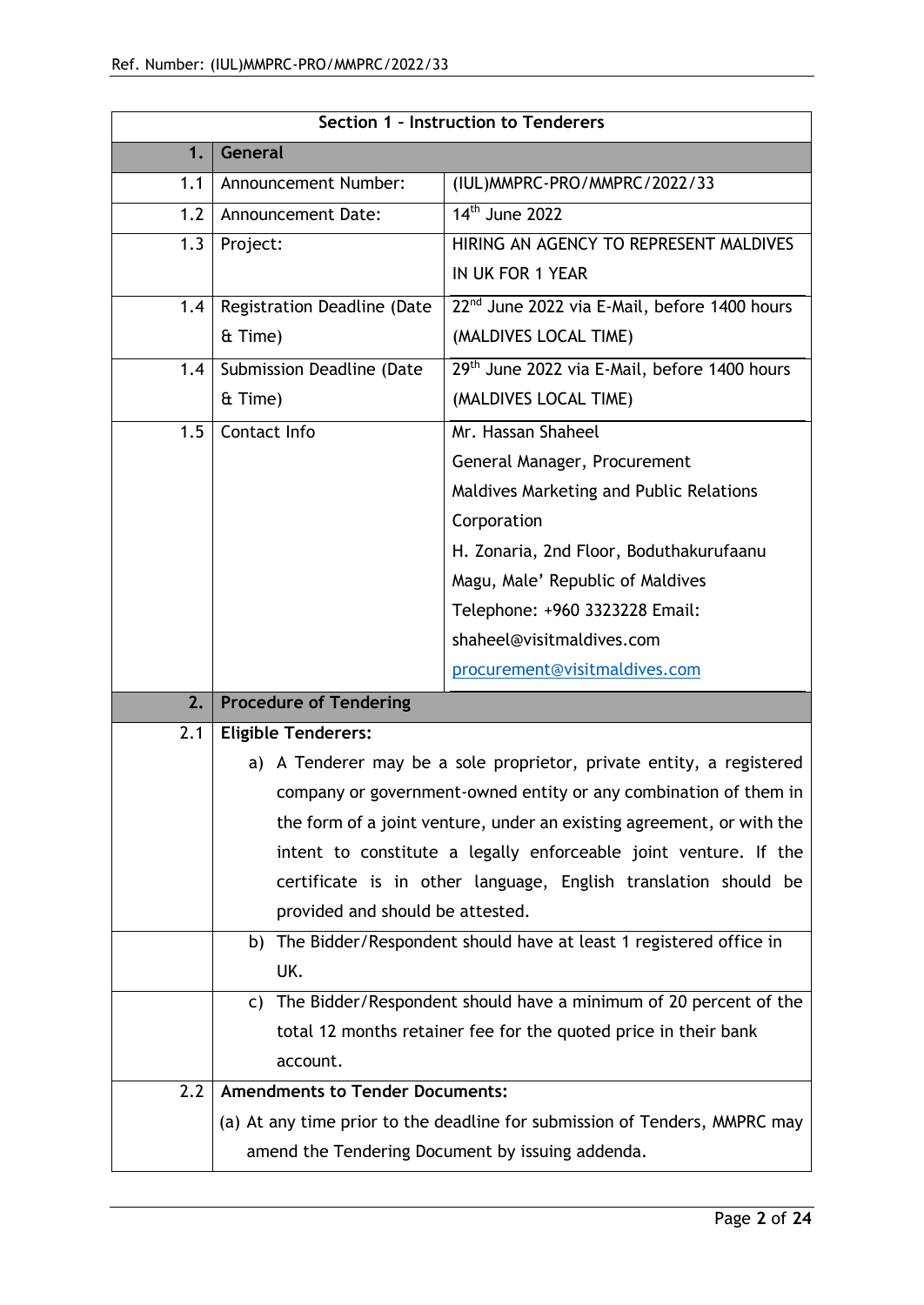|     | (b) Any addendum issued shall be part of the Tendering Document and shall           |
|-----|-------------------------------------------------------------------------------------|
|     | be communicated in writing to all who have obtained the Tendering                   |
|     | Document from MMPRC                                                                 |
|     | (c) To give prospective Tenderers reasonable time in which to take an               |
|     | addendum into account in preparing their Tenders, the Employer may, at              |
|     | its discretion, extend the deadline for the submission of Tenders                   |
| 2.3 | <b>Registration of Tenderers:</b>                                                   |
|     | To register please email with the following information to                          |
|     | procurement@visitmaldives.com by, 22 <sup>nd</sup> June 2022 before 1400 hrs.       |
|     | (Maldives Local Time). (Only registered parties shall be eligible to                |
|     | submit the proposal.)                                                               |
|     | Company name:                                                                       |
|     | Contact person name:                                                                |
|     | Email:                                                                              |
| 2.4 | Pre-bid meeting: Thursday, 23rd June 2022 at 1400hrs (Maldives Local                |
|     | Time).                                                                              |
|     | Meeting link (Google Meet) will be shared via email with the registered             |
|     | tenderers only.                                                                     |
| 2.5 | Clarifications of Bidding document, project, scope of works:                        |
|     | Monday, 27 <sup>th</sup> June 2022 before 1300 hrs. (Maldives local time)           |
|     | Email: procurement@visitmaldives.com                                                |
|     | CC to shaheel@visitmaldives.com                                                     |
| 2.6 | <b>Submission of Tenders:</b>                                                       |
|     | Tenders must be received by MMPRC at the address or by email and no                 |
|     | later than the date and time mentioned below.                                       |
|     | Venue: Maldives Marketing & Public Relations Corporation, 2 <sup>nd</sup> Floor, H. |
|     | Zonaria, Male'                                                                      |
|     | Date: Wednesday, 29th June 2022                                                     |
|     | Time: Before 1400 hrs. (Maldives local time)                                        |
|     | Email: procurement@visitmaldives.com                                                |
|     | shaheel@visitmaldives.com                                                           |
| 2.7 | This RFP and all the entities participating in the Bid Process shall be             |
|     | governed by the laws of Maldives, without having regard to its principles of        |
|     | conflict of laws. Only the courts in Maldives shall have exclusive jurisdiction     |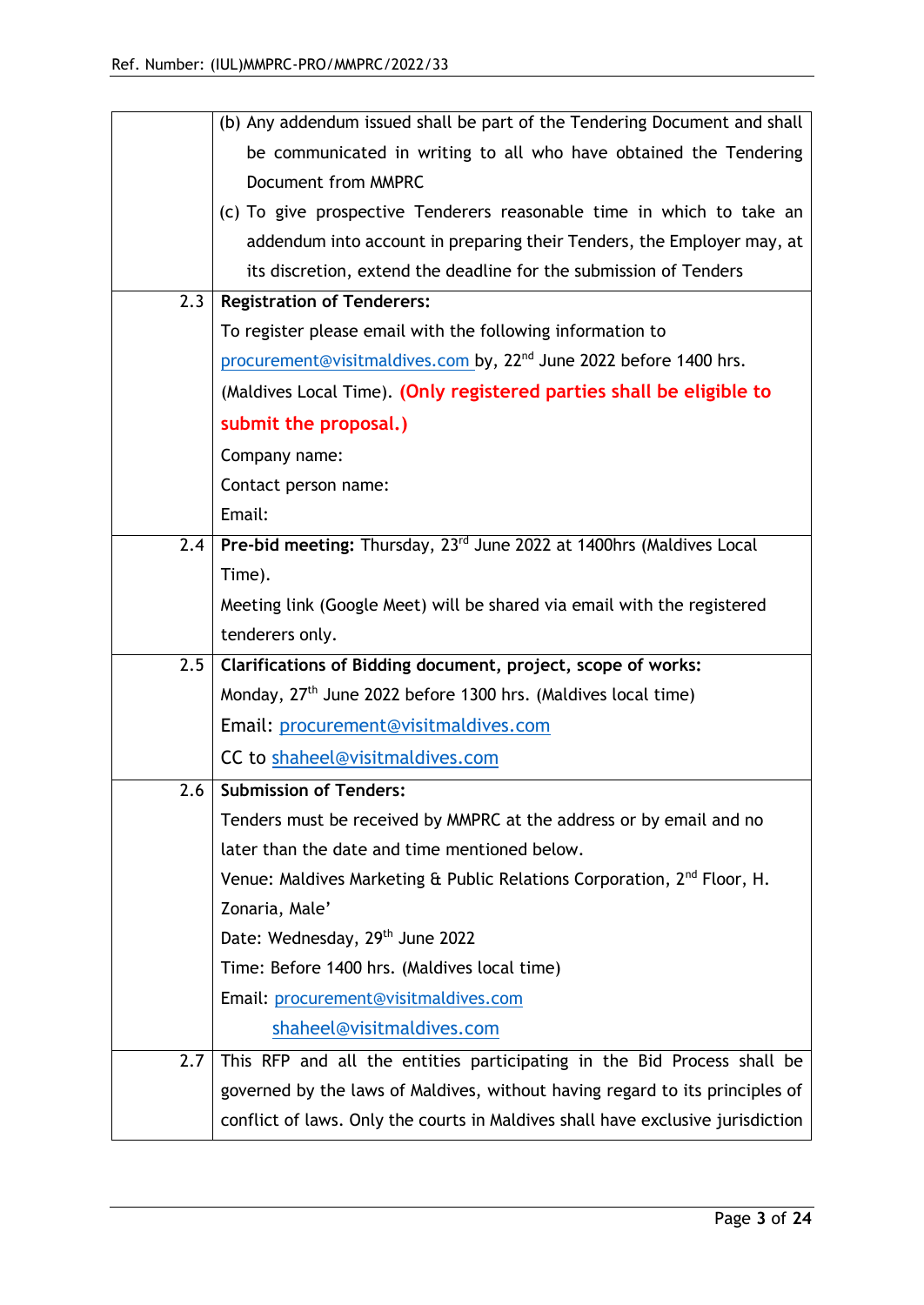|     | to entertain, hold trial, and adjudicate upon any dispute in relation to the                                  |  |
|-----|---------------------------------------------------------------------------------------------------------------|--|
|     | RFP, Bid Process or any other aspect in relation thereto.                                                     |  |
| 2.8 | Clear scanned documents must be provided. If it's not possible to read the                                    |  |
|     | scanned documents, the evaluation committee has the discretion to                                             |  |
|     | disqualify                                                                                                    |  |
| 3.  | <b>Preparation of Tenders</b>                                                                                 |  |
| 3.1 | <b>Cost of Tendering:</b>                                                                                     |  |
|     | The Tenderer shall bear all costs associated with the preparation and                                         |  |
|     | submission of its Tender, and MMPRC shall in no case be responsible or liable                                 |  |
|     | for those costs, regardless of the conduct or outcome of the tendering                                        |  |
|     | process.                                                                                                      |  |
| 3.2 | <b>Language of Tender:</b>                                                                                    |  |
|     | The Tender, as well as all correspondence and documents relating to the                                       |  |
|     | Tender exchanged by the Tenderer and MMPRC, shall be written in English                                       |  |
|     | Language. Supporting documents and printed literature that are part of the                                    |  |
|     | Tender may be in another language provided they are accompanied by an                                         |  |
|     | accurate translation of the relevant passages in English, in which case, for                                  |  |
|     | purposes of interpretation of the Tender, such translation shall govern.                                      |  |
| 3.3 | Documents Comprising the Tender:                                                                              |  |
|     | (a) Cover Letter as per section 5                                                                             |  |
|     | The Tender proposal will be disqualified if the document is not<br>submitted with the Tender.                 |  |
|     |                                                                                                               |  |
|     | (b) Copy of registration Certificate of Sole proprietorship / Partnership /<br>Company / Corporative Society  |  |
|     | Tender proposal will not be eligible if the document is not                                                   |  |
|     | submitted with the Tender.                                                                                    |  |
|     | If certificates are in other language, English translation should be<br>٠<br>provided and should be attested. |  |
|     | Profile of the Tenderer<br>(c)<br>Marks will be deducted if the document is not submitted or is not           |  |
|     |                                                                                                               |  |
|     |                                                                                                               |  |
|     | submitted as per the RFP.<br>Profile of the tenderer should include the following;                            |  |
|     | The organizational capacity and structure.<br>٠                                                               |  |
|     | Proposed account team (This team should consist of a<br>dedicated account manager with minimum 2 years'       |  |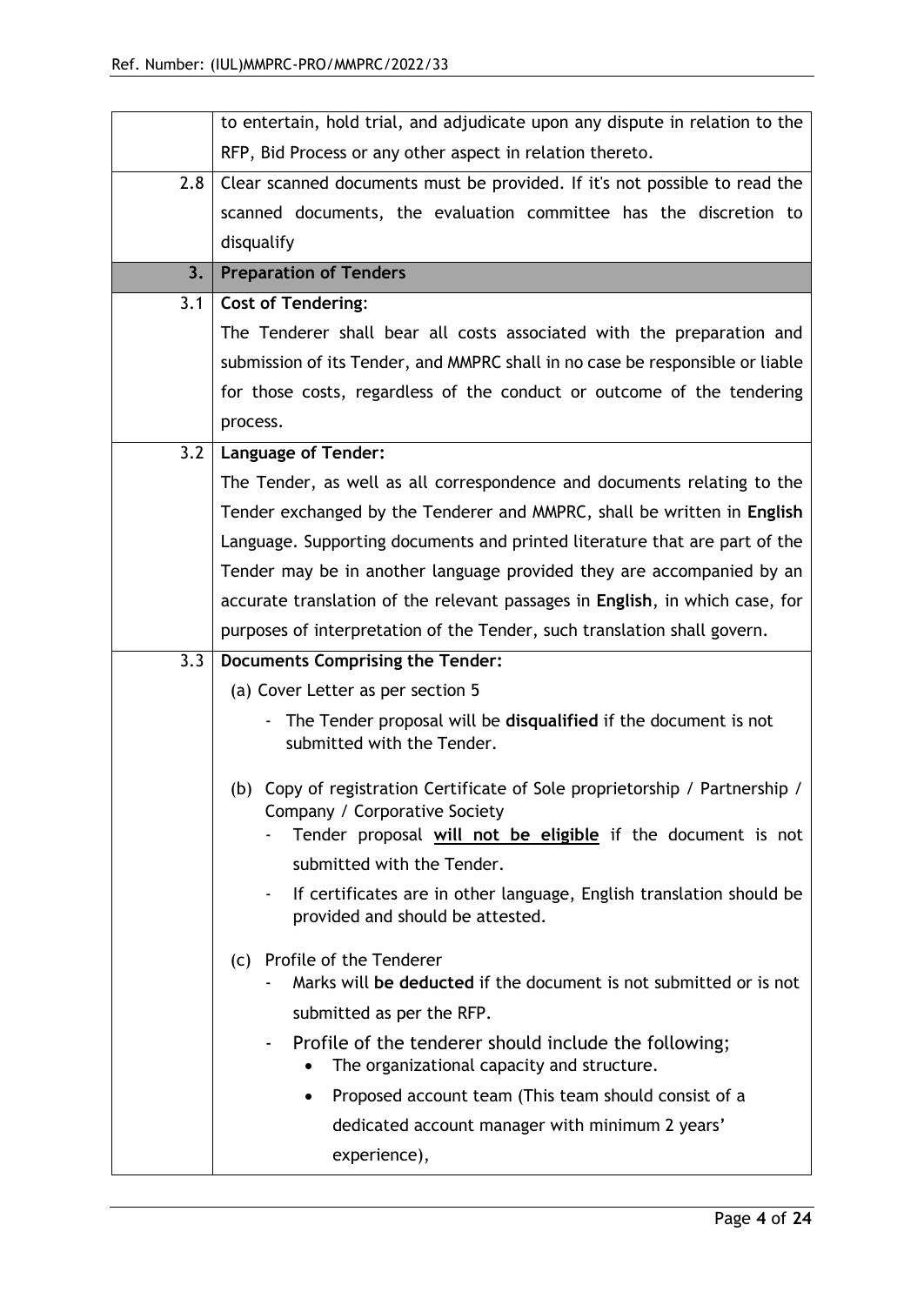| Number of years in operation<br>$\bullet$                                                                                                                                                                                                                                                                                                                     |
|---------------------------------------------------------------------------------------------------------------------------------------------------------------------------------------------------------------------------------------------------------------------------------------------------------------------------------------------------------------|
| Location of office(s)                                                                                                                                                                                                                                                                                                                                         |
| Services offered directly by agency personnel                                                                                                                                                                                                                                                                                                                 |
| List of the current client list                                                                                                                                                                                                                                                                                                                               |
| (d) Tax Registration Certificate<br>Tender proposal will be disqualified if the document is not                                                                                                                                                                                                                                                               |
| submitted with the Tender.                                                                                                                                                                                                                                                                                                                                    |
| In case if tax registration document is not available in Tenderer                                                                                                                                                                                                                                                                                             |
| country, please provide an official document stating which type                                                                                                                                                                                                                                                                                               |
| of tax registration is provided in the Tenderer country.                                                                                                                                                                                                                                                                                                      |
| If certificates are in other language, English translation should be<br>۰<br>provided and should be attested.                                                                                                                                                                                                                                                 |
| (e) Proof of financial capability (bank letter or bank statement)<br>Tender proposal will not be eligible if the document is not                                                                                                                                                                                                                              |
| submitted with the tender or if 20 percent of the total 12 months                                                                                                                                                                                                                                                                                             |
| retainer fee for the quoted price not available in their bank                                                                                                                                                                                                                                                                                                 |
| account.                                                                                                                                                                                                                                                                                                                                                      |
| Each Bidder/Respondent should submit proof of financial<br>٠                                                                                                                                                                                                                                                                                                  |
| capability by submitting one of the following documents;<br>٠                                                                                                                                                                                                                                                                                                 |
| $\triangleright$ Bank reference letter. This letter should be in bank letterhead                                                                                                                                                                                                                                                                              |
| with authorized signature or bank stamp. The                                                                                                                                                                                                                                                                                                                  |
| Bidder/Respondent should have a minimum of 20 percent of                                                                                                                                                                                                                                                                                                      |
| the quoted price in their bank account and this should be also                                                                                                                                                                                                                                                                                                |
| stated in the reference letter. If the letter is in any other                                                                                                                                                                                                                                                                                                 |
| language other than English, it should be translated $\alpha$                                                                                                                                                                                                                                                                                                 |
| attested with authorized signature or bank stamp.                                                                                                                                                                                                                                                                                                             |
| <b>OR</b>                                                                                                                                                                                                                                                                                                                                                     |
| Last 3 months' bank statement on the bank letterhead with<br>➤<br>the authorized signature or the stamp. If the bank statement<br>is in any other language other than English, it should be<br>translated with authorized signature or bank stamp. The<br>Bidder/Respondent should have a minimum of 20 percent of<br>the quoted price in their bank account. |
| (f) Past experience                                                                                                                                                                                                                                                                                                                                           |
| Tender Proposal will be disqualified if no past experience letter                                                                                                                                                                                                                                                                                             |
| or email is submitted.                                                                                                                                                                                                                                                                                                                                        |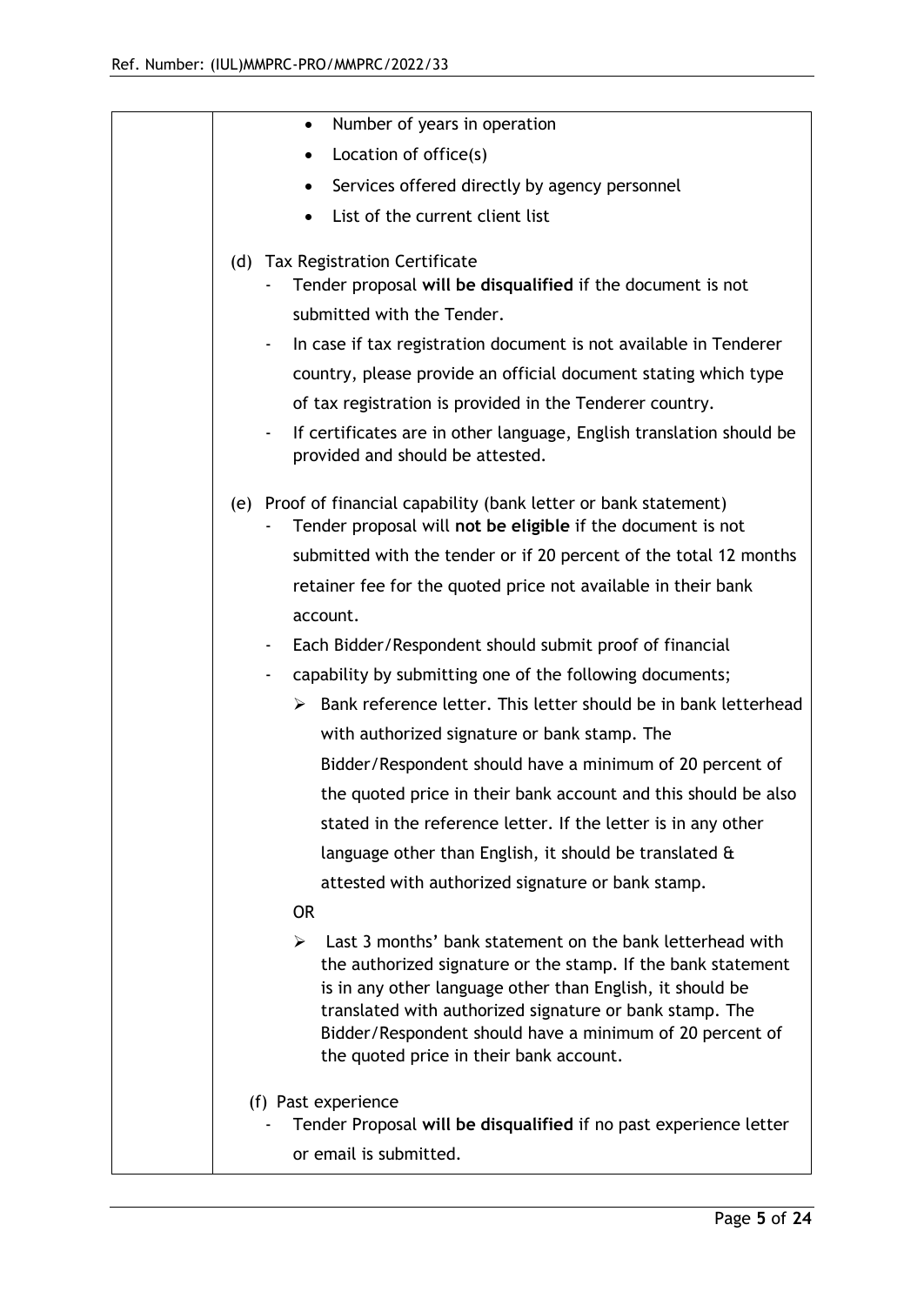|     | Past experience should be work done within the past 5 years              |  |
|-----|--------------------------------------------------------------------------|--|
|     | The Letter or email should contain the contact details for further       |  |
|     | reference.                                                               |  |
|     | The letters or email should clearly mention the type of work             |  |
|     | undertaken for the clients.                                              |  |
|     | Work order forms, agreements or award letters will not be                |  |
|     | considered as past experience letters.                                   |  |
|     | (g) Letter indicating authorized signatory to sign the tender documents. |  |
|     | Tender proposal will be disqualified if the document is not              |  |
|     | submitted with the Tender                                                |  |
|     |                                                                          |  |
|     | (h) A proof of Familiarity with Maldives as a tourist destination        |  |
|     | Marks will be deducted if the document is not submitted or is            |  |
|     | not submitted as per the RFP                                             |  |
|     | This document should include below information but not limited;          |  |
|     | A tourist destination<br>$\bullet$                                       |  |
|     | USPs aspiring to the target<br>$\bullet$                                 |  |
|     | UK Market performance to Maldives                                        |  |
|     | Major tour operators selling Maldives                                    |  |
|     | (i) A proof of familiarity with UK market                                |  |
|     | Marks will be deducted if the document is not submitted or is            |  |
|     | not submitted as per the RFP                                             |  |
|     | This document should include below information but not limited;          |  |
|     | Proof of extensive knowledge of UK and including outbound                |  |
|     | travel,                                                                  |  |
|     | UK travel trade and media landscape                                      |  |
|     | Competitor analysis and                                                  |  |
|     | Economic outlook.                                                        |  |
| 3.4 | <b>Period of Validity of Tender:</b>                                     |  |
|     | (a) Tenders shall remain valid for 90 calendar days after the Tender     |  |
|     | submission deadline date prescribed by MMPRC. A Tender valid for a       |  |
|     | shorter period shall be disqualified by MMPRC in the evaluation process. |  |
|     | (b) In exceptional circumstances, prior to the expiration of the Tender  |  |
|     | validity period, MMPRC may request Tenderers to extend the period of     |  |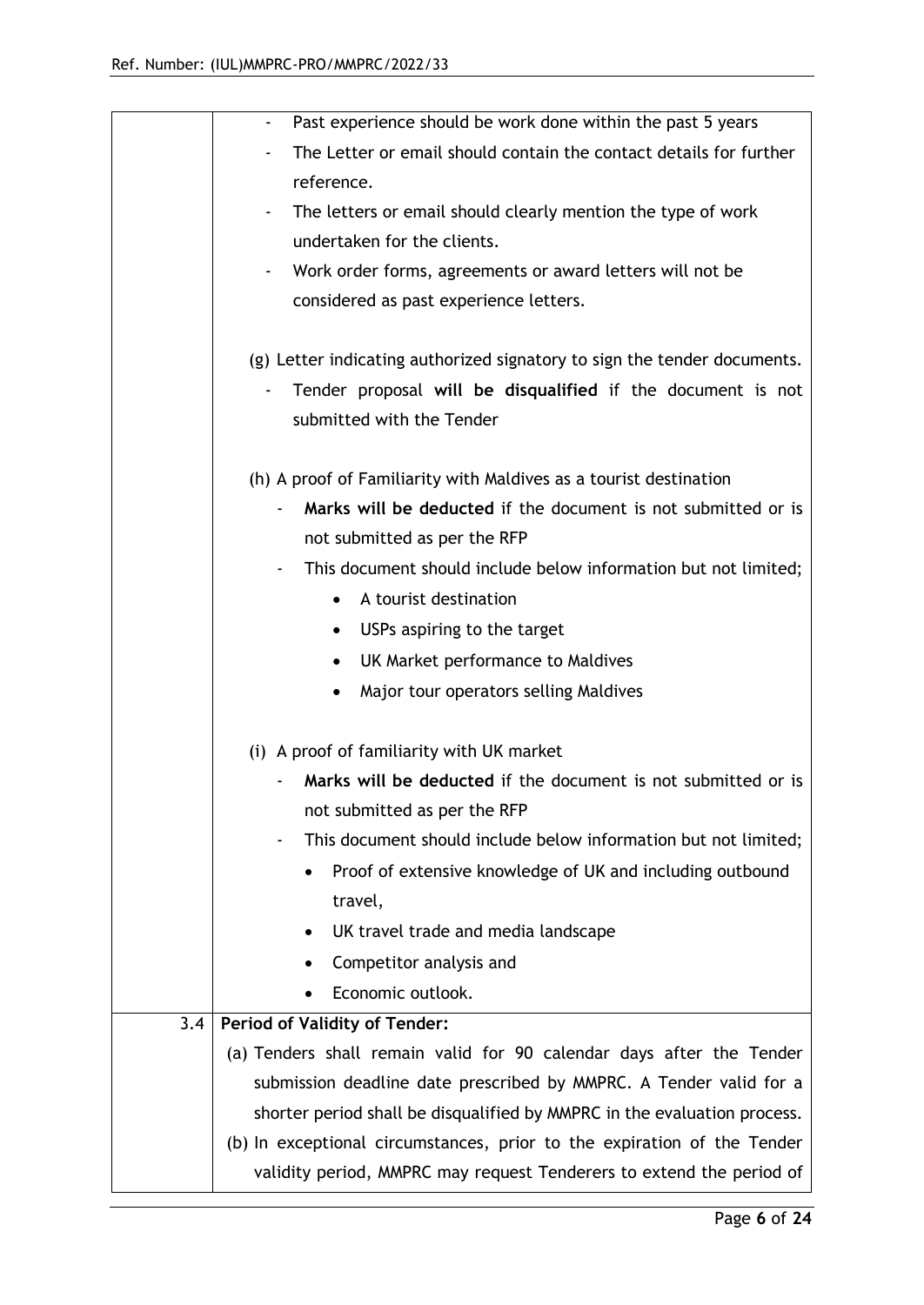|     | validity of their Tenders. The request and the responses shall be made          |
|-----|---------------------------------------------------------------------------------|
|     | in writing.                                                                     |
| 3.5 | Tender Security (If required): Not Applicable                                   |
| 3.6 | <b>Format of Signing of Tender:</b>                                             |
|     | The Tenderer shall prepare one original of the documents comprising the         |
|     | Tender as described in Clause 3.3, and clearly mark it "Original". Alternative  |
|     | Tenders, if permitted in accordance with clause 3.10, shall be clearly          |
|     | marked "Alternative".                                                           |
| 3.7 | <b>Budget</b>                                                                   |
|     | a) Monthly Retainer Fee                                                         |
|     | The budget allocated for this project is 3,500.00 (US Dollar Three Thousand     |
|     | Five Hundred subjected 10% WITHHOLDING TAX) as a monthly retainer. If the       |
|     | retainer fee quoted by the bidder exceeds allocated budget, MMPRC               |
|     | Evaluation Committee has the discretion to disqualify the proposal during       |
|     | evaluation.                                                                     |
|     | The monthly retainer fee quoted should include all the administrative costs,    |
|     | media monitoring costs, general crisis management costs and should cover        |
|     | all the works as per the scope of works provided with this RFP. MMPRC will      |
|     | not be liable to make any additional payments relating to any of the services   |
|     | mentioned in the scope of work other than the quoted monthly retainer fee.      |
|     | General crisis management should include daily media monitoring and             |
|     | proactive timely reporting in cases of concern within the current scope and     |
|     | retainer fee.                                                                   |
|     |                                                                                 |
|     | b) Major Crisis Management Fee                                                  |
|     | In the event of a major crisis which requires extensive hours of additional     |
|     | work, it can be invoiced separately with prior written approval from MMPRC.     |
|     | For major crisis, the charge per hour should be stated clearly in the proposal. |
|     | c) Variable Costs                                                               |
|     | The bidder should include an estimate of the variable costs regularly           |
|     | incurring in the normal course of business, such as local transportation,       |
|     | postage/communications expenses, telecommunication costs relating to            |
|     | media coordination, stationary costs, directly related to the PR and trade      |
|     | activities for MMPRC.                                                           |
|     |                                                                                 |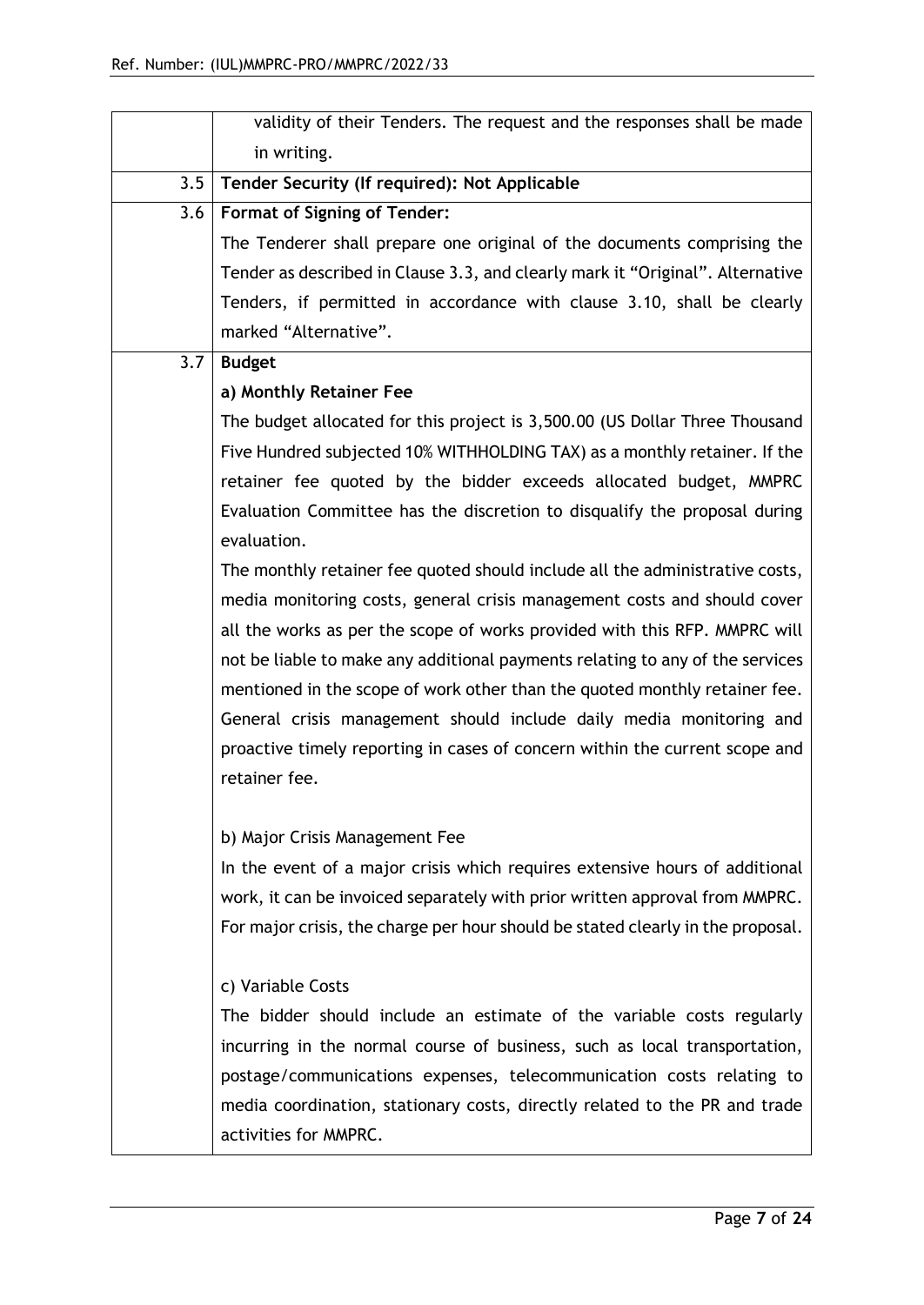|      | Variable costs should explicitly be agreed upon between the contractor and     |
|------|--------------------------------------------------------------------------------|
|      | MMPRC in advance and hence will be allotted or budgeted by MMPRC. In           |
|      | addition, this contractor should be willing to bear the payments on behalf of  |
|      | MMPRC (with prior approval) for the events organized by the corporation.       |
|      | The expenses for such services and activities can be invoiced in the following |
|      | month with the retainer fee. The selected contractor will be compensated       |
|      | for its services by MMPRC upon an agreed schedule of payments including        |
|      | pre-approved and out of pocket expenses. Invoices will be paid on a monthly    |
|      | basis following MMPRC receipt and approval of the monthly status report and    |
|      | appropriate supporting documentation.                                          |
|      |                                                                                |
|      | In case if urgent payments are required to be made, the selected party         |
|      | should be able to make the payment on behalf of MMPRC and MMPRC will           |
|      | reimburse the amount upon prior written approval.                              |
| 3.8  | <b>Contract Period</b>                                                         |
|      | The contract period will be 01 year with possibility of extension, if the      |
|      | work conducted by the selected party meets the expectations of MMPRC. In       |
|      | case if the contract is renewed by MMPRC, the monthly retainer fee can be      |
|      | increased by a maximum of 20% of the existing contract price depending on      |
|      | the changes in the "Scope of the Work' proposed.                               |
| 3.9  | <b>Taxes</b>                                                                   |
|      | a) Local Bidders shall quote the prices inclusive of GST                       |
|      | b) Pursuant to section 55 (a) of the Maldives Income Tax Act, all              |
|      | international bidders are subject to a 10% withholding tax deduction           |
|      | from the invoice total amount.                                                 |
| 3.10 | <b>Alternative Tenders:</b>                                                    |
|      | It is permitted to submit Alternative Tenders.                                 |
| 3.11 | Conflict of Interest:                                                          |
|      | A Tenderer shall not have a conflict of interest. All Tenderers found to       |
|      | have a conflict of interest shall be disqualified. A Tenderer may be           |
|      | considered to have a conflict of interest with one or more parties in this     |
|      | tendering process, if:                                                         |
|      | (a) they have a controlling partner in common; or                              |
|      | (b) they receive or have received any direct or indirect subsidy from any      |
|      | of them; or                                                                    |
|      | (c) they have the same legal representative for purposes of this Tender; or    |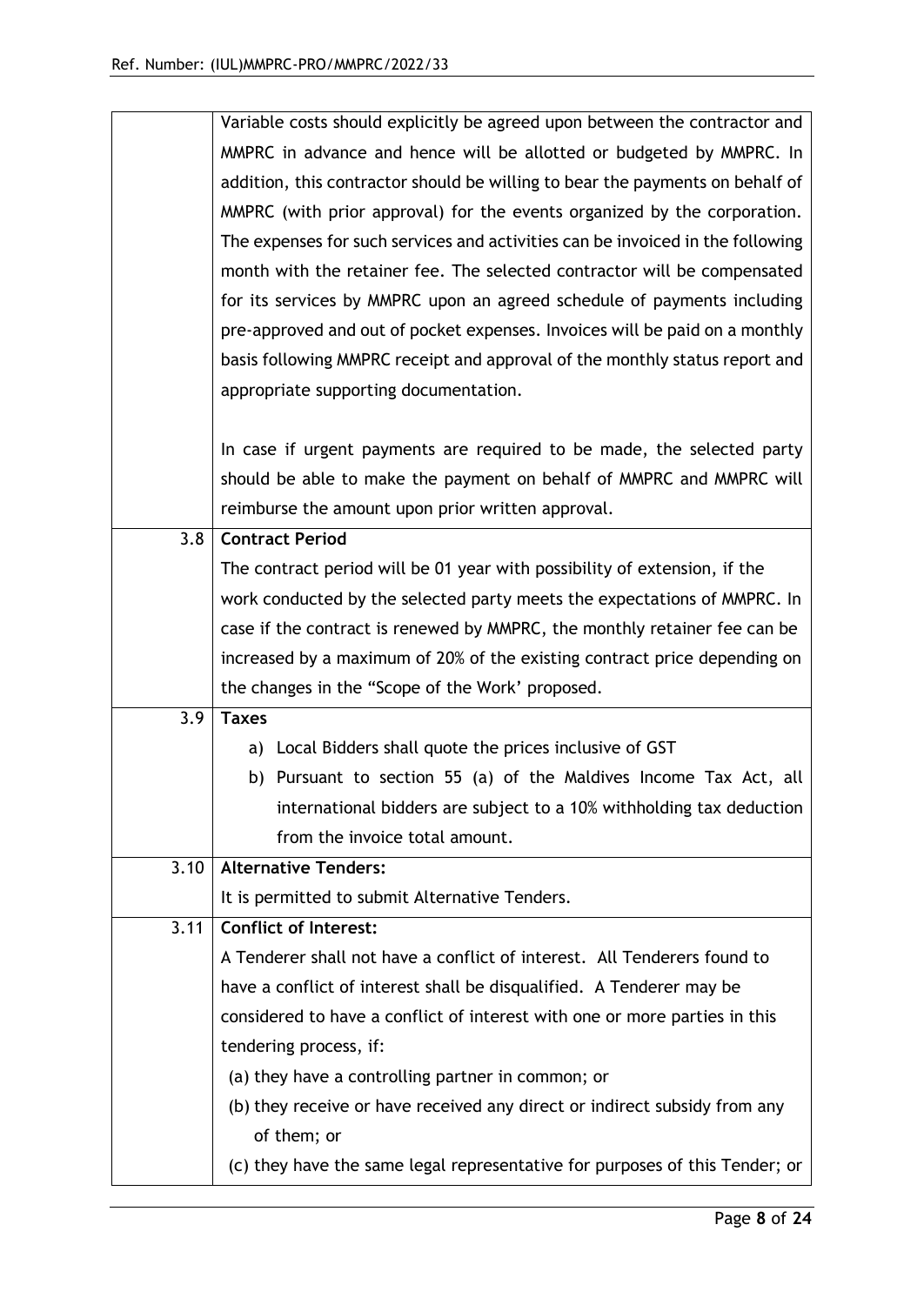|      | (d) they have a relationship with each other, directly or through common       |  |  |
|------|--------------------------------------------------------------------------------|--|--|
|      | third parties, that puts them in a position to have access to                  |  |  |
|      | information about or influence on the Tender of another Tenderer, or           |  |  |
|      | influence the decisions of the Employer regarding this tendering               |  |  |
|      | process; or                                                                    |  |  |
|      | (e) a Tenderer participates in more than one Tender in this tendering          |  |  |
|      | process. Participation by a Tenderer in more than one Tender will              |  |  |
|      | result in the disqualification of all Tenders in which the party is            |  |  |
|      | involved. However, this does not limit the inclusion of the same               |  |  |
|      | subcontractor in more than one Tender; or                                      |  |  |
|      | (f) a Tenderer or any of its affiliates participated as a consultant in the    |  |  |
|      | preparation of the design or technical specifications of the contract          |  |  |
|      | that is the subject of the Tender; or                                          |  |  |
|      | (g) a Tenderer, or any of its affiliates has been hired (or is proposed to be  |  |  |
|      | hired) by MMPRC.                                                               |  |  |
| 3.12 | The Bidder shall not engage in corrupt or fraudulent practices in the          |  |  |
|      | preparation or lodgment of a Bid. The Bidder shall not have any commercial     |  |  |
|      | mutual benefits with other Bidder(s) submitting the Bids on the date of        |  |  |
|      | submission of the Bid.                                                         |  |  |
| 3.13 | Authorization:                                                                 |  |  |
|      | The original and the Alternative Tender shall be signed by a person duly       |  |  |
|      | authorized to sign on behalf of the Tenderer. This authorization shall consist |  |  |
|      | of a written confirmation and shall be attached to the Tender. The name        |  |  |
|      | and position held by each person signing the authorization must be typed or    |  |  |
|      | printed below the signature.                                                   |  |  |
| 4.   | <b>Submission and Opening of Tenders</b>                                       |  |  |
| 4.1  | <b>Sealing of Tenders:</b>                                                     |  |  |
| 4.2  | <b>Deadline for Submission of Tenders:</b>                                     |  |  |
|      | Tenders must be received by MMPRC at the address or by email and no<br>(a)     |  |  |
|      |                                                                                |  |  |
|      | later than the date and time mentioned in clause 2.6 of this document.         |  |  |
|      | (b) MMPRC may, at its discretion, extend the deadline for the submission of    |  |  |
|      | Tenders by amending the Tendering Document, in which case all rights           |  |  |
|      | and obligations of the MMPRC and Tenderers previously subject to the           |  |  |
|      | deadline shall thereafter be subject to the deadline as extended.              |  |  |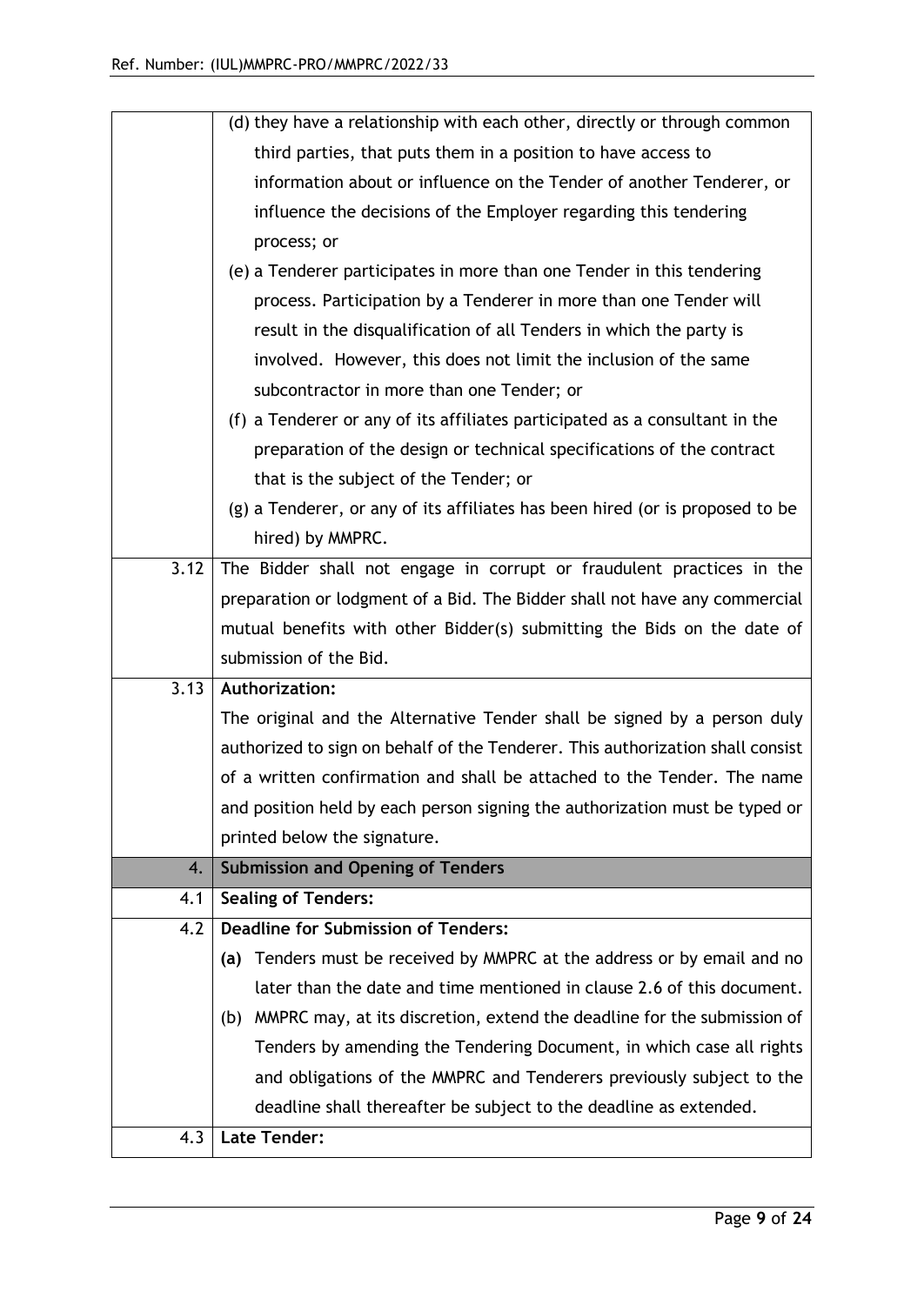|     | MMPRC shall not consider any Tender that arrives after the deadline for                                                                                    |
|-----|------------------------------------------------------------------------------------------------------------------------------------------------------------|
|     | submission of Tenders, in accordance with clause 4.2. Any Tender received                                                                                  |
|     | by MMPRC after the deadline for submission of Tenders shall be declared                                                                                    |
|     | late, rejected, and returned unopened to the Tenderer.                                                                                                     |
| 4.4 | <b>Best Value Selection and Negotiation</b>                                                                                                                |
|     | MMPRC may select the response(s) which demonstrates the best overall                                                                                       |
|     | value, including proposed alternatives that will achieve the goals of                                                                                      |
|     | MMPRC. MMPRC and a selected bidder may negotiate a change in element                                                                                       |
|     | of contract performance or cost identified in the original proposal or the                                                                                 |
|     | selected bidder's response which results in lower costs or more cost                                                                                       |
|     | effective or better value than was presented in the selected bidder's                                                                                      |
|     | original value.                                                                                                                                            |
| 5.  | <b>Evaluation</b>                                                                                                                                          |
| 5.1 | The tender evaluations will be carried out as per the evaluation criteria                                                                                  |
|     | stated under Section 2 of this document. No other evaluation criteria or                                                                                   |
|     | methodologies shall be permitted.                                                                                                                          |
| 5.2 | To assist in the examination, evaluation, and comparison of Bids, MMPRC                                                                                    |
|     | may, at its discretion, ask any Bidder for clarification of its Bid. The                                                                                   |
|     | request for clarification and the response shall be in writing, but no change                                                                              |
|     | in the price or substance of the Bid shall be sought, offered, or permitted                                                                                |
|     | except as required to confirm the correction of arithmetic errors                                                                                          |
|     | discovered by MMPRC in the evaluation of the Bids.                                                                                                         |
| 5.3 | From the Bid Due Date until the issue of the Letter of Award, if any Bidder                                                                                |
|     | wishes to contact MMPRC on any matter related to the Bid or the Bid                                                                                        |
|     | Process, it should be done in writing.                                                                                                                     |
| 5.4 | Any effort on the part of the Bidders to influence MMPRC in the                                                                                            |
|     | examination, evaluation, ranking of Bids may result in the rejection of the                                                                                |
|     | respective Bidder's Bid.                                                                                                                                   |
| 6.  | <b>Tender Security and Performance Guaranty (Not applicable)</b>                                                                                           |
| 7.  | Advance Payment - (Not applicable)                                                                                                                         |
|     | <b>Advance Payment Guaranty (Not applicable)</b>                                                                                                           |
| 8   | <b>Penalty &amp; Contract Termination</b>                                                                                                                  |
| 8.1 | Penalty:                                                                                                                                                   |
|     | MMPRC shall have the right to withhold any payment of the Contract Price,<br>if the Selected party fails to deliver any Works in accordance with the terms |
|     | of the Agreement.                                                                                                                                          |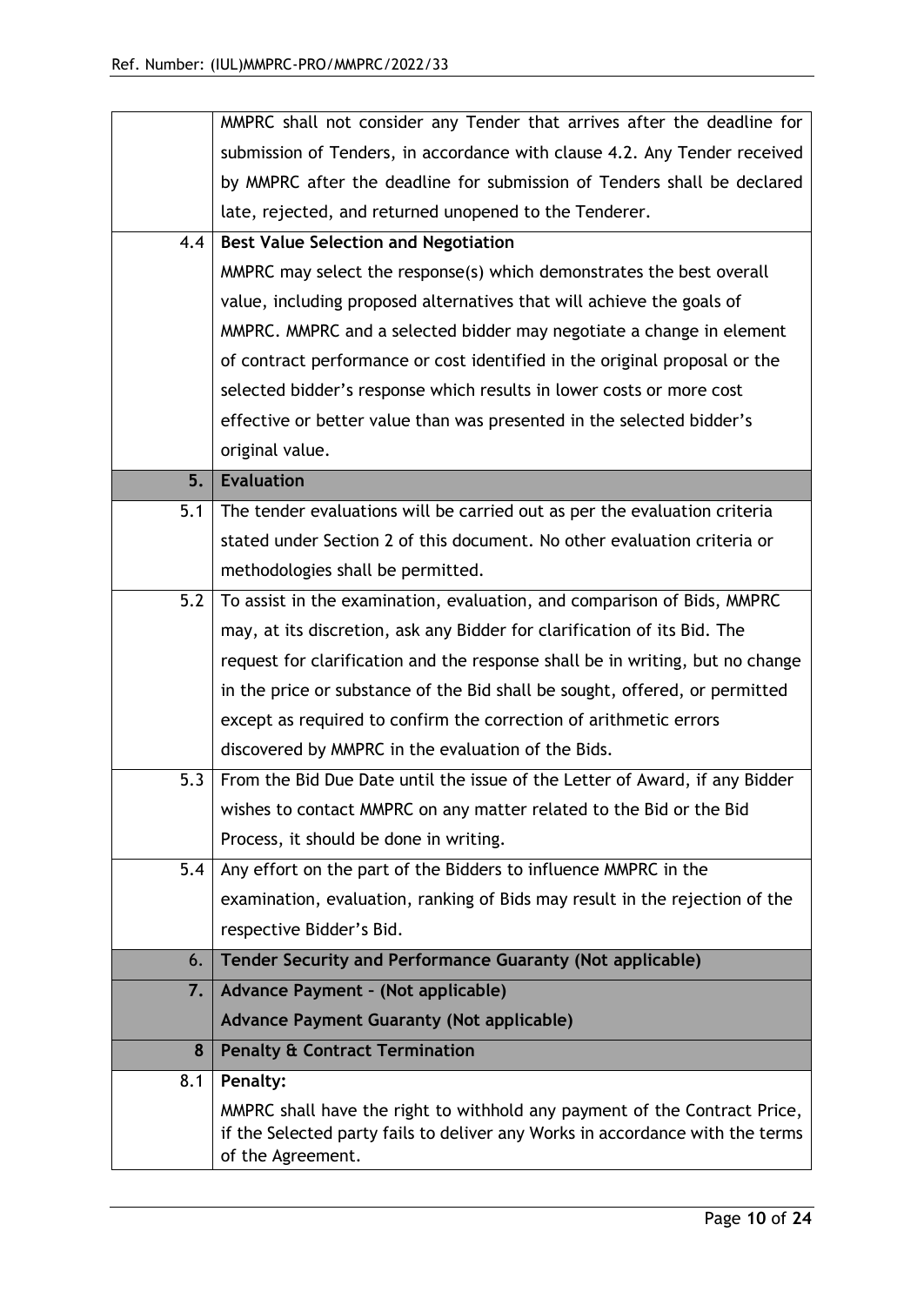| 8.2                 |                                                                                                                                                                                                             | <b>Contract Termination:</b>                               |    |
|---------------------|-------------------------------------------------------------------------------------------------------------------------------------------------------------------------------------------------------------|------------------------------------------------------------|----|
|                     | If the Selected Party fails to carry out any obligation under the Agreement,<br>MMPRC may by notice require the Contractor to make good the failure and<br>to remedy it within a specified reasonable time. |                                                            |    |
|                     |                                                                                                                                                                                                             | Section 2 - Evaluation Criteria                            |    |
| Area                | <b>Details</b><br><b>Marks</b>                                                                                                                                                                              |                                                            |    |
| <b>Retainer Fee</b> |                                                                                                                                                                                                             | The Bid proposing the lowest "Retainer Fee" shall          | 30 |
|                     |                                                                                                                                                                                                             | receive a maximum score of Thirty (30) marks, and          |    |
|                     |                                                                                                                                                                                                             | marks will be allocated to other Bids according to pro-    |    |
|                     |                                                                                                                                                                                                             | rata basis. The retainer fee quoted should include         |    |
|                     |                                                                                                                                                                                                             | general crisis management.                                 |    |
| <b>Major Crisis</b> |                                                                                                                                                                                                             | For major crisis, the charge per hour should be stated     | 10 |
| Management          |                                                                                                                                                                                                             | in the proposal.                                           |    |
| Fee                 |                                                                                                                                                                                                             | <b>The</b><br>proposing the lowest "Major<br>Crisis<br>Bid |    |
|                     |                                                                                                                                                                                                             | Management Fee" shall receive a maximum score of           |    |
|                     |                                                                                                                                                                                                             | Ten (10) marks, and marks will be allocated to other       |    |
|                     |                                                                                                                                                                                                             | Bids according to pro-rata basis.                          |    |
| Familiarity         |                                                                                                                                                                                                             | Marks will be given considering the below-mentioned        | 20 |
| with Maldives       |                                                                                                                                                                                                             | points in the report submitted.                            |    |
| as a tourist        |                                                                                                                                                                                                             | 1. A tourist destination                                   |    |
| destination         |                                                                                                                                                                                                             | 2. USPs aspiring to the target                             |    |
|                     |                                                                                                                                                                                                             | 3. UK Market performance to Maldives                       |    |
|                     |                                                                                                                                                                                                             | 4. Major tour operators selling Maldives                   |    |
| Familiarity         |                                                                                                                                                                                                             | Marks will be given considering the below- mentioned       | 20 |
| with the UK         |                                                                                                                                                                                                             | points in the report submitted.                            |    |
| market.             |                                                                                                                                                                                                             | 1. Proof of extensive knowledge of UK and including        |    |
|                     |                                                                                                                                                                                                             | outbound travel,                                           |    |
|                     |                                                                                                                                                                                                             | 2. UK travel trade and media landscape                     |    |
|                     |                                                                                                                                                                                                             | 3. Competitor analysis and                                 |    |
|                     |                                                                                                                                                                                                             | 4. Economic outlook.                                       |    |
| Company             |                                                                                                                                                                                                             | Marks will be given considering the below mentioned        | 10 |
| Profile             |                                                                                                                                                                                                             | points;                                                    |    |
|                     |                                                                                                                                                                                                             | The organizational capacity and structure.<br>a)           |    |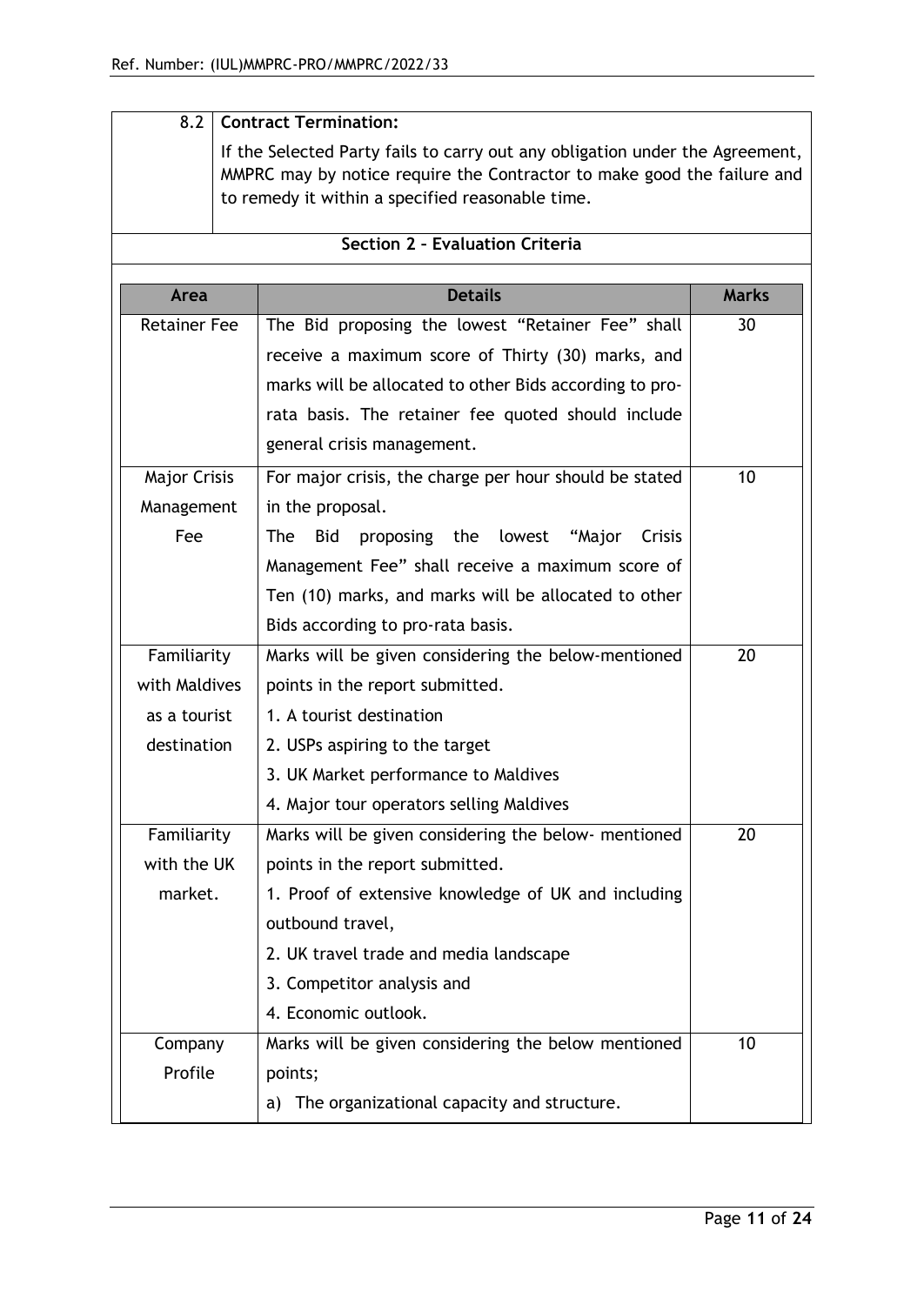|            | 3 letters: 10 marks<br>a)<br>2 letters: 6 marks<br>b).<br>c) 1 letter: 3 marks<br>Marks will be awarded based on the work mentioned in<br>the reference letters or emails and their relatedness<br>to the scope of work mentioned in the RFP.<br>If the Tenderer/respondent has worked with MMPRC<br>and if the performance is found to be unsatisfactory,<br>then marks will be deducted.<br><b>TOTAL</b> | 100 |
|------------|------------------------------------------------------------------------------------------------------------------------------------------------------------------------------------------------------------------------------------------------------------------------------------------------------------------------------------------------------------------------------------------------------------|-----|
| Experience | as mentioned below.                                                                                                                                                                                                                                                                                                                                                                                        |     |
| Past       | List of the current client list<br>f)<br>Marks for experience with related works will be given                                                                                                                                                                                                                                                                                                             | 10  |
|            | years' experience),<br>c) Number of years in operation<br>d) Location of office(s)<br>Services offered directly by agency personnel<br>e)                                                                                                                                                                                                                                                                  |     |
|            | b) Proposed account team (This team should consist<br>of a dedicated account manager with minimum 2                                                                                                                                                                                                                                                                                                        |     |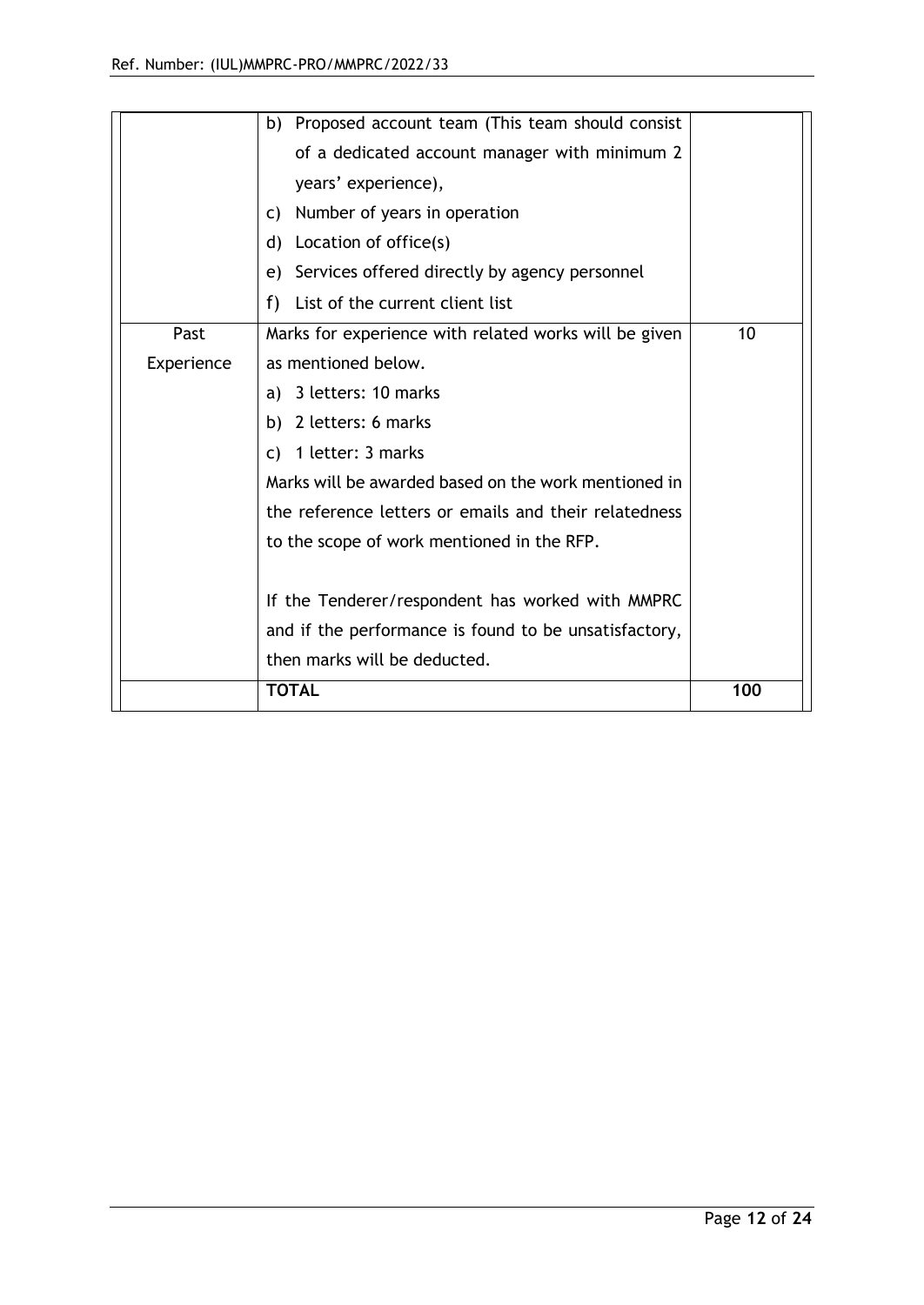| Section 3 - Scope of Work |                                                                           |  |
|---------------------------|---------------------------------------------------------------------------|--|
| <b>Scope of Work</b>      |                                                                           |  |
| 1.                        | Work in close collaboration with MMPRC to achieve the strategic           |  |
|                           | marketing objectives for the respective target market derived from the    |  |
|                           | key global marketing objectives of the destination which are to           |  |
|                           |                                                                           |  |
|                           | Increase arrival to achieve the organizational strategic goal.<br>a)      |  |
|                           | b) Re-orient the perception of Maldives solely as a honeymoon, luxury     |  |
|                           | destination.                                                              |  |
|                           | Increase the benefits of tourism to the community through<br>C)           |  |
|                           | greater emphasis on experiential tourism.                                 |  |
|                           | d) Maintain tourism sustainability: Increase yield by stimulating         |  |
|                           | balanced incremental growth that delivers the greatest                    |  |
|                           | economic impact through programs/activities that focus on;                |  |
|                           | Sustaining growing visitor volume<br>$\bullet$                            |  |
|                           | Increasing spending (through design of wholesome tourist                  |  |
|                           | experiences)                                                              |  |
|                           | Extending length of stay                                                  |  |
|                           | Increasing visit frequency and visitor retention                          |  |
|                           | Reducing the gap between seasonal highs and lows                          |  |
|                           | Encouraging travel to various atolls/regions                              |  |
| 2.                        | Assist MMPRC to utilize various marketing tactics in the target           |  |
|                           | market to achieve the marketing strategies.                               |  |
|                           | 2.1 Promote Maldives as a premier luxury destination with various options |  |
|                           | to experience it.                                                         |  |
|                           | a) Promoting and maintaining the image of the Maldives around the         |  |
|                           | globe as a premium luxury beach destination                               |  |
|                           | b) Promote the affordable options of Maldives.                            |  |
|                           | c) Promote Brand Maldives under one umbrella.                             |  |
|                           | d) Communicate various options to experience the Maldives under           |  |
|                           | the unified umbrella of Brand Maldives which includes resorts,            |  |
|                           | guesthouses, and safaris.                                                 |  |
|                           | e) Communicate specific features of regional destinations including       |  |
|                           | specific atolls and islands to include resorts and guesthouses.           |  |
|                           | 2.2 Promote Maldives as a safe tourist destination                        |  |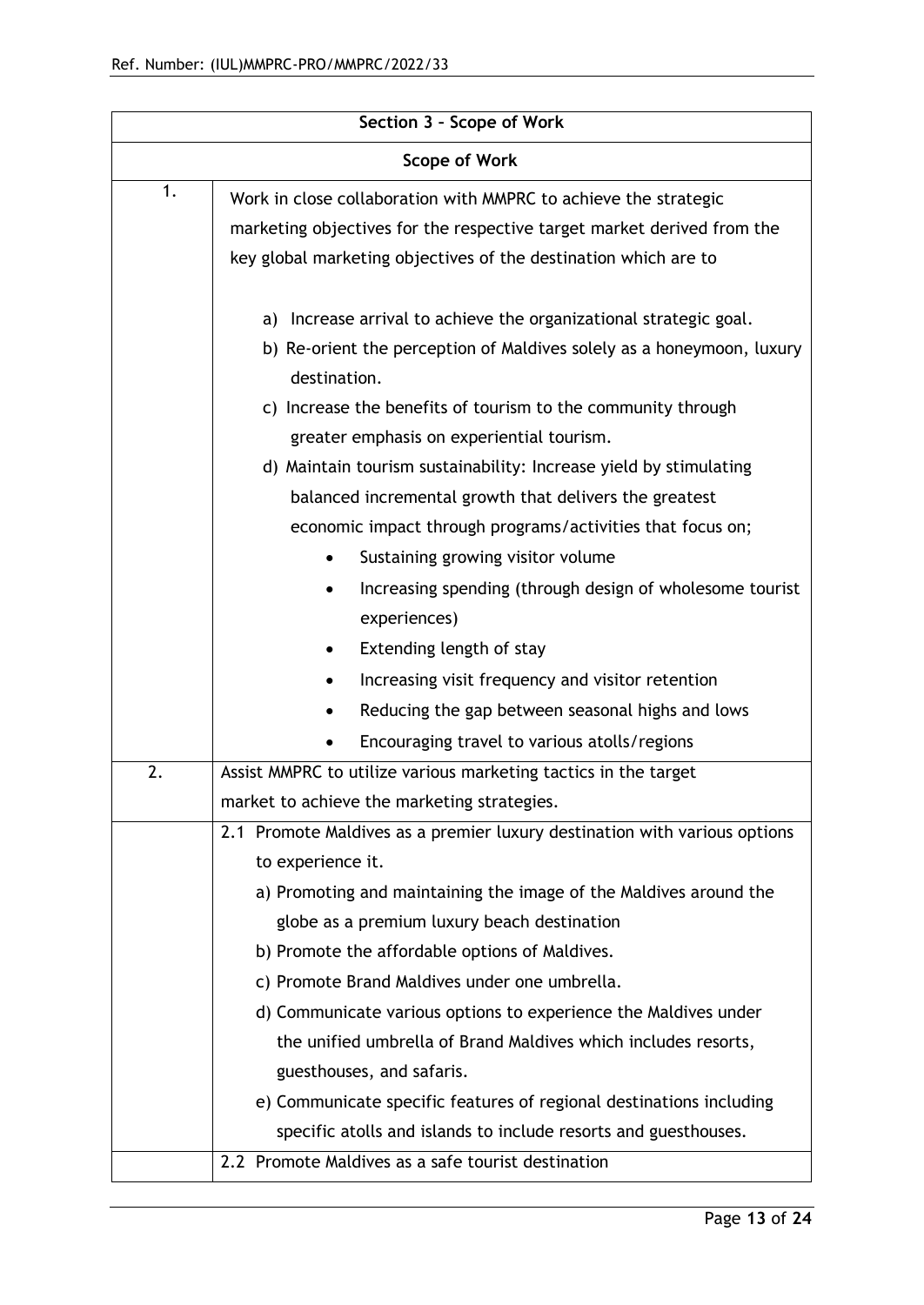| a) Continue to promote the Maldives as one of the safest destinations |
|-----------------------------------------------------------------------|
| in the world due to its geography.                                    |
| b) One-island-one-resort, guesthouse islands, safaris.                |
| c) Safety measures in place                                           |
| d) Control of infection rates (when that happens)                     |
| 2.3 Promote the diverse experiences offered (not just a honeymoon     |
| destination)                                                          |
| a) Promote diverse holiday experiences in Maldives under one          |
| umbrella. Focus on nature; preservation, beaches, reefs and other     |
| natural attractions such as mangroves.                                |
| b) Communicate various experiences, nature, cuisine, culture, diving, |
| beaches, MICE.                                                        |
| c) Greater focus on various types of resorts; luxury, fun and         |
| adventure, family.                                                    |
| 2.4 Build and establish image of the Maldives as a top of the mind    |
| destination in target markets                                         |
| a) Strategically target individual markets to raise awareness and     |
| raise the Maldives as the top of the mind destination. (measurable    |
| on Google search rankings etc.)                                       |
| b) Use of various communications tools and platforms to raise         |
| awareness in important markets through a more localized               |
| approach;                                                             |
| c) Greater use of local languages,                                    |
| d) Use of people from nationality in ads and PR programs both on      |
| conventional and digital media.                                       |
| e) Depictions on how the destination caters to tastes and preferences |
| of specific nationalities.                                            |
| 2.5 Propose and assist in the development and expansion of effective  |
| social media platforms and programs for direct engagement, while      |
| maintaining effective offline presence.                               |
| a) Continue the development of effective social media platforms       |
| developed during the pandemic, for direct communication and           |
| engagement with various stakeholders.                                 |
| b) Webinars                                                           |
| Online press conferences<br>C)                                        |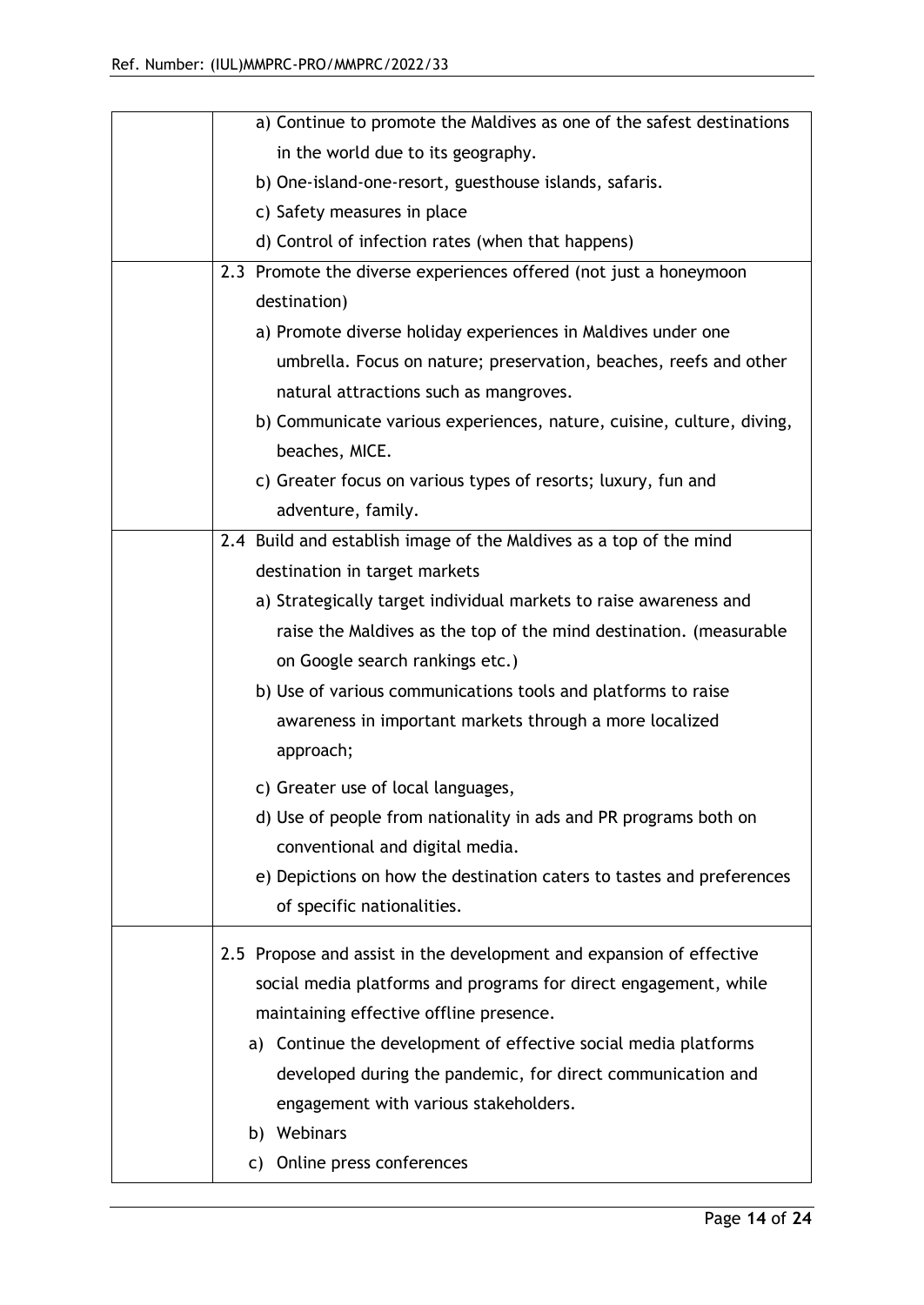|    | d) Engagement directly with travel agents in various countries              |
|----|-----------------------------------------------------------------------------|
|    | e) Achieve the perfect balance between offline and online activities        |
|    | as the opportunity for offline activities increase, with the easing         |
|    | of restrictions imposed due to Covid-19 around the world.                   |
|    | 2.6 Promote strategic partnership with travel service providers.            |
|    | Identify effective partnerships with international travel and tourism<br>a) |
|    | stakeholders such as airlines and tour operators which serve the            |
|    | Maldives.                                                                   |
|    | b)<br>Focused joint promotional activities with such stakeholders to boost  |
|    | arrivals from specific source markets and for specific time periods.        |
|    | Drive towards uniform marketing themes with local industry<br>C)            |
|    | stakeholders.                                                               |
|    | 2.7 Maintaining the perfect balance between B2C and B2B promotional         |
|    | campaigns and activities.                                                   |
|    | a) Conduct scheduled online B2C destination specific and global             |
|    | campaigns throughout the year.                                              |
|    | b) Identify and organize effective offline B2C activities in various        |
|    | source markets.                                                             |
|    | c) Localize B2C online and offline campaigns to suit the source             |
|    | market in which activities are conducted.                                   |
| 3. |                                                                             |
|    | 3.1 Monthly market report (to be submitted before the end of the first      |
|    | week of every month). The report format should consist of two parts,        |
|    | a) Market report: (consisting of market research/intelligence               |
|    | information and current economic and market trends as well as               |
|    | competitor activity analysis) and                                           |
|    | b) Report and presentation of activities undertaken during the month        |
|    | such as:                                                                    |
|    | Brief summary of the meeting held with stakeholders and their               |
|    | contact name email address, phone number and;                               |
|    | trade-related activities undertaken by the Agency on behalf of              |
|    | MMPRC, media clippings).                                                    |
|    | Metrics/ROI for each activity conducted and reach generated                 |
|    | through PR influence                                                        |
| 4. | Plan, coordinate and execute a minimum of 3 group familiarization trips     |
|    | (approximately 5 representatives in every group) and a stream of individual |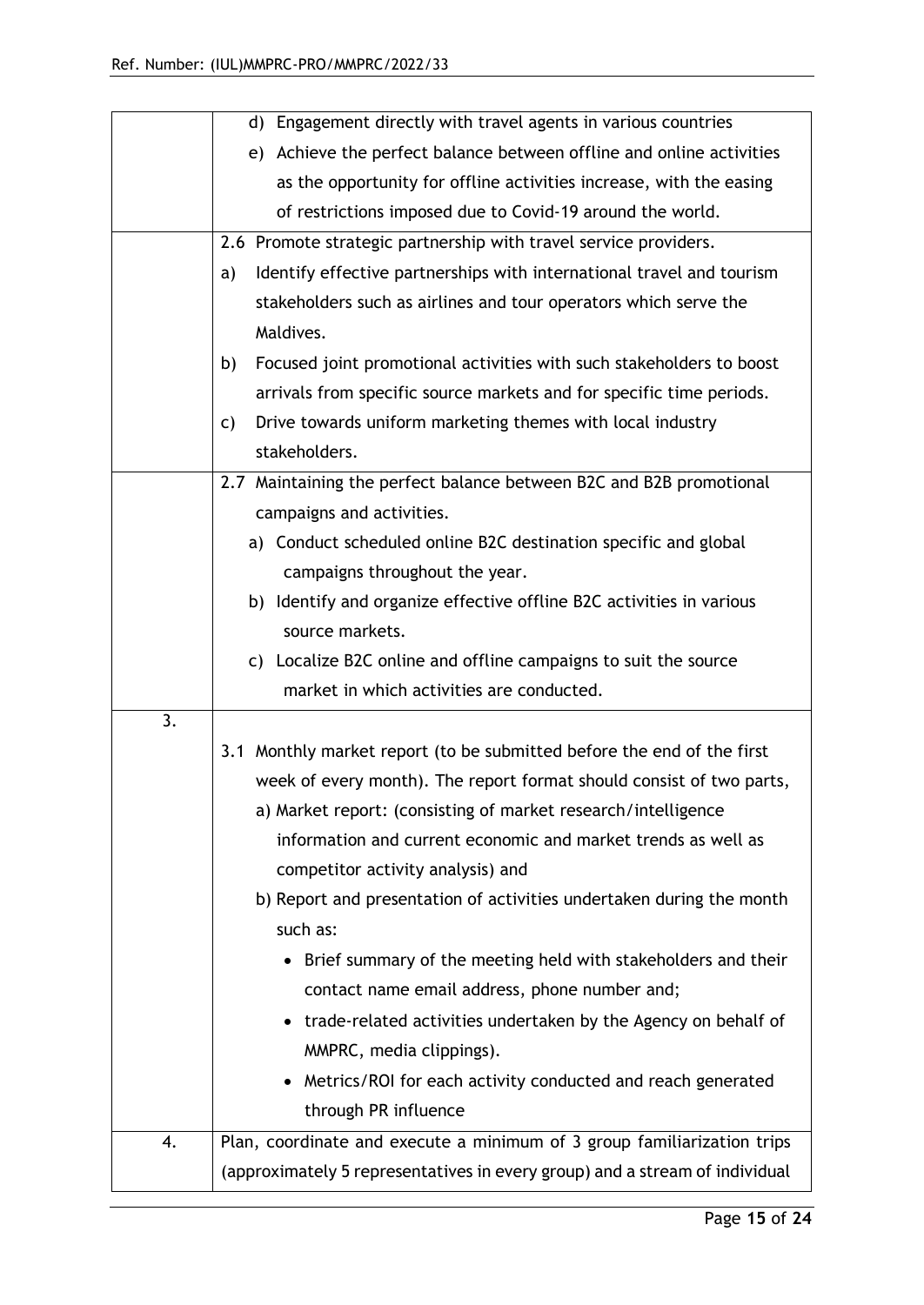|    | familiarization trips (as agreed in initial roll-out plan) throughout the   |
|----|-----------------------------------------------------------------------------|
|    | contract period of 12 months. That is, 2 group media fam trips, 1 group     |
|    | Travel agent fam trip and an agreed number of<br>individual                 |
|    | media/influencers/KOL/celebrity/blogger fam trips.                          |
|    |                                                                             |
|    | Representative of PR agency to join group familiarization trips where       |
|    | necessary.                                                                  |
| 5. |                                                                             |
|    | Production & distribution of bi-monthly Newsletter and monthly press        |
|    | releases distributed to the media travel trade database. Database should    |
|    | include all major travel trade, mainstream news, travel trade and relevant  |
|    | tourism industry contacts.                                                  |
| 6. | Managing and updating a media and tour operator database for MMPRC.         |
|    | Databases should be shared with MMPRC at a mutually agreed date at the      |
|    | beginning of the contract and updated and shared every quarter. The         |
|    | database should be updated with all the information that is required        |
|    | by MMPRC. To share contact details of participants of events, sales calls,  |
|    | etc. held during the contract periods.                                      |
| 7. | PR Agency should monitor the media as part of regular monthly tasks,        |
|    | except for the cases where the PR Agency is requested to use a specialized  |
|    | monitoring firm by MMPRC in writing to carry out such monitoring outside    |
|    | the monthly scope of work. Media monitoring reports should identify PR      |
|    | generated articles (through news blasts/newsletters, familiarization trips  |
|    | and other means) and other clippings of the destination generated in the    |
|    | market, their reach and media value. Monitoring reports should give an      |
|    | analysis of general topics of interest about the destination in the market, |
|    | identify positive vs. negative articles and include professional advice on  |
|    | recommended actions to diffuse negative impact to the destination that      |
|    | may arise. This report should be shared with MMPRC within the first 10 days |
|    | of each month.                                                              |
|    |                                                                             |
|    | Issues that need immediate addressing, especially that may cause negative   |
|    | rift to the destination image should be proactively addressed to MMPRC in   |
|    | a timely manner.                                                            |
| 8. | Attend, assist and represent Maldives in exhibitions/fairs in the target    |
|    | market, assist MMPRC to arrange meetings and interviews with travel         |
|    |                                                                             |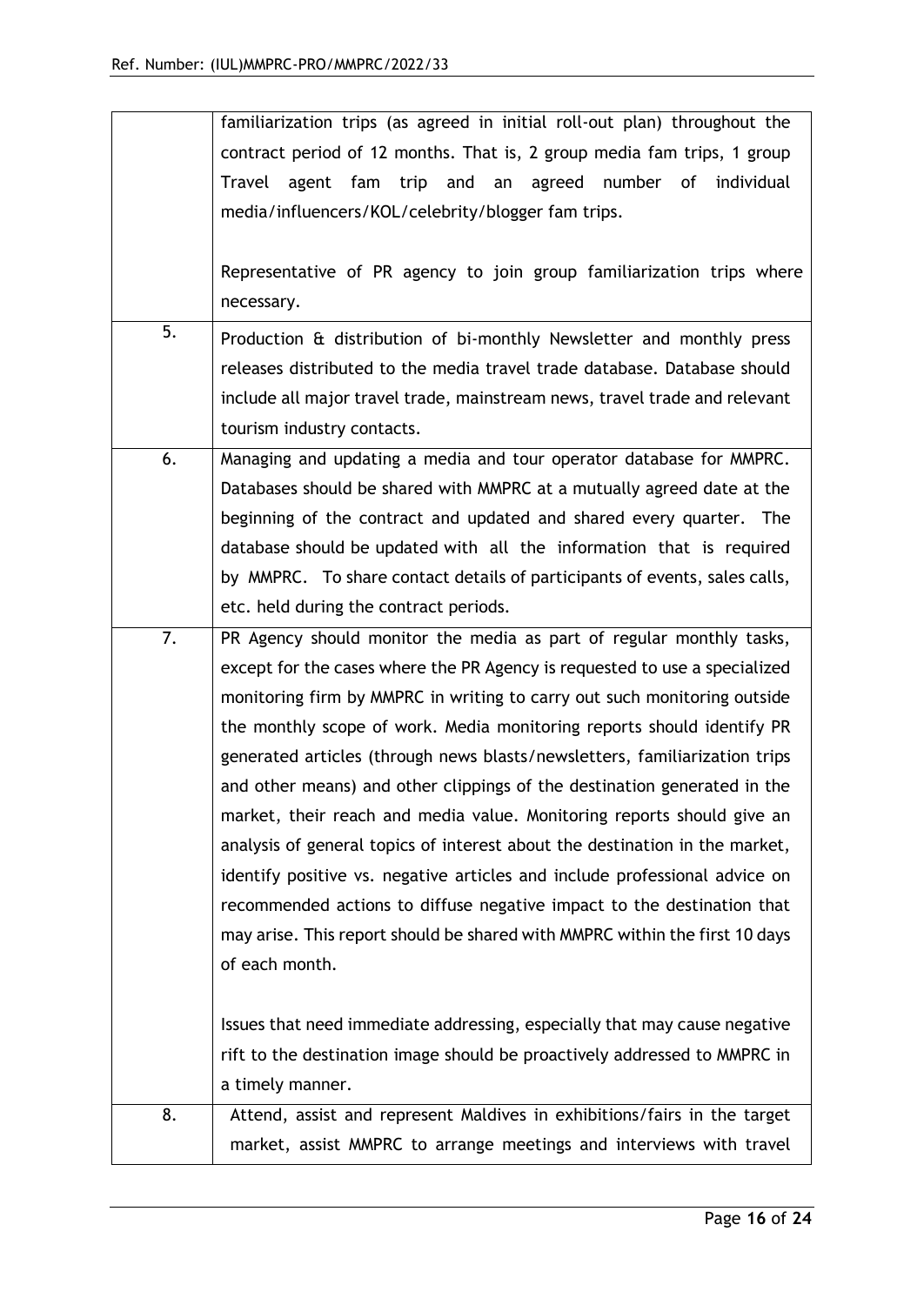|    | professionals (tour ops/travel agents, airlines, hotel representatives,      |
|----|------------------------------------------------------------------------------|
|    | etc.) during travel trade fairs and follow-up on meetings conducted and      |
|    | other requests such as promotional material requests, etc.                   |
|    |                                                                              |
|    | In the event that MMPRC officials do not travel to the exhibition due to     |
|    | various reasons (such as restrictions to travel due to Covid-19 or due to    |
|    | any other unforeseen reason), PR should manage the stand and conduct         |
|    | activities throughout the exhibition on behalf of MMPRC.                     |
|    |                                                                              |
|    | No additional management costs should be charged to MMPRC. In the case       |
|    | of the event being held in a city other than the city where the agency       |
|    | office is located then MMPRC will bear the cost for food, lodging and        |
|    | transport. This cost should be pre-approved by MMPRC in writing.             |
|    |                                                                              |
|    | Database of all contacts established during the event including Name of      |
|    | person, title, Agency, address, phone number and email addresses, should     |
|    | be shared with MMPRC along with the follow up report within 10 working       |
|    | days after the close event.                                                  |
| 9. | Organize and manage a minimum of one Roadshow in multiple cities OR a        |
|    | marketing event approved by MMPRC based on the annual marketing plan         |
|    | for the target market within the year.                                       |
|    |                                                                              |
|    | All arrangements from planning to execution, including recommendation        |
|    | for potential cities, quotation options for various venues (venue hire, food |
|    | and beverage, AV, etc.), rate negotiations, internal travel options for      |
|    | Maldives officials and industry participants (travel itinerary, booking      |
|    | trains/airline, negotiating special rates at host hotels, booking hotels,    |
|    | provision of database of top travel trade invitees in each respective city   |
|    | prior to the event and invitations management should be conducted by         |
|    | the Agency with written request from MMPRC.                                  |
|    |                                                                              |
|    | No additional management costs should be charged to MMPRC. In the case       |
|    | of the event being held in a city other than the city where the agency       |
|    |                                                                              |
|    | office is located then MMPRC will bear the cost for food, lodging and        |
|    | transport. This cost should be pre-approved by MMPRC in writing. All costs   |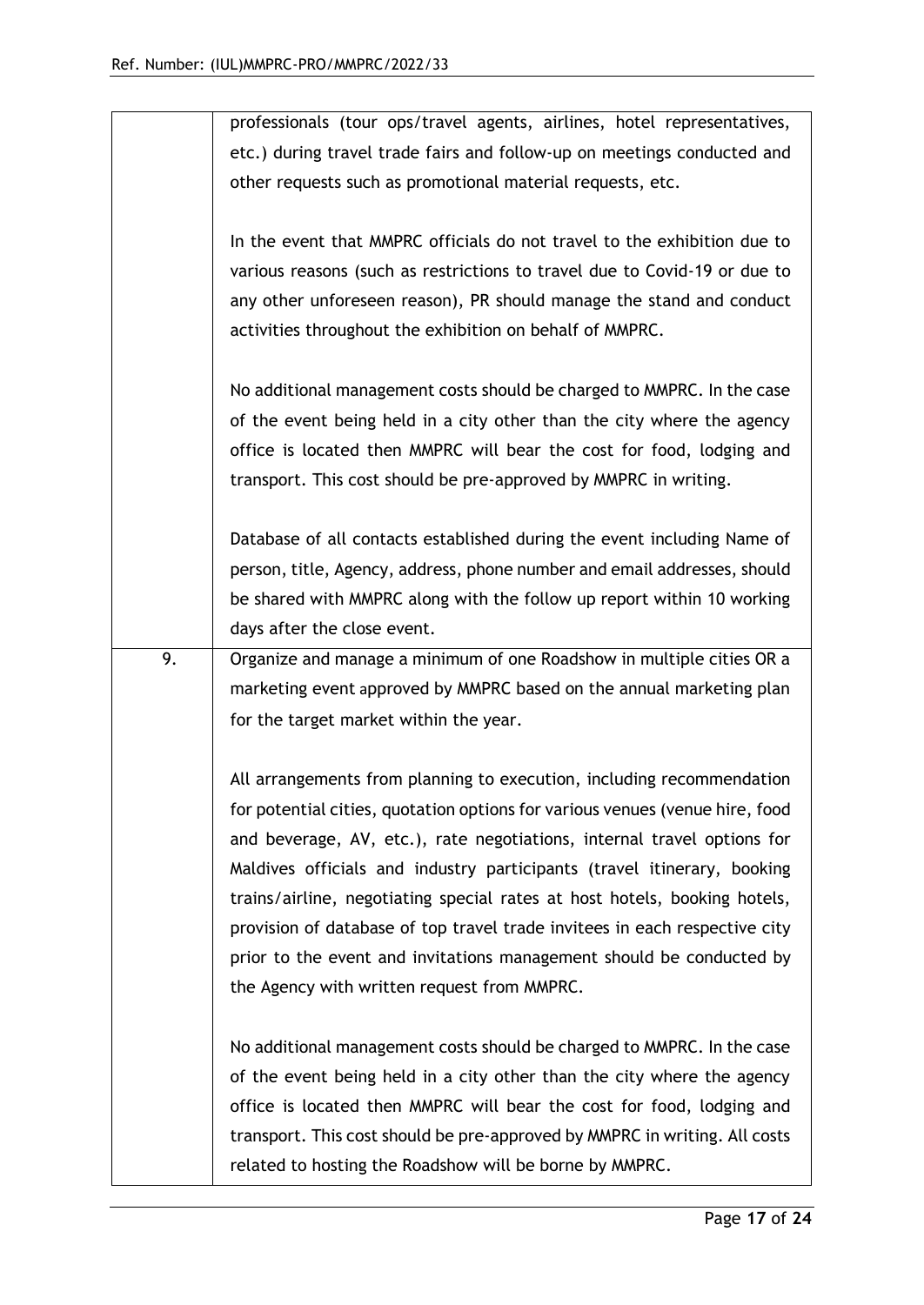|     | Agency should provide a confirmed list of attendees for the roadshow (by<br>city) 2 weeks in advance of the date of the event, allowing Maldives<br>industry partners lead time to pre-schedule meetings as required.                                                                                                                                                                                                                                                                                                                         |
|-----|-----------------------------------------------------------------------------------------------------------------------------------------------------------------------------------------------------------------------------------------------------------------------------------------------------------------------------------------------------------------------------------------------------------------------------------------------------------------------------------------------------------------------------------------------|
|     | Database of all contacts established during the event including Name of<br>person, title, Agency, address, phone number and email addresses, should<br>be shared with MMPRC along with the follow up report within 10 working<br>days after the close event.                                                                                                                                                                                                                                                                                  |
|     | A "Management Fee" can be applied to organize additional road shows or<br>marketing events. This management fee will have to be pre-approved in<br>writing by MMPRC.                                                                                                                                                                                                                                                                                                                                                                          |
| 10. | Actively seek out opportunities in the market for promoting Maldives and<br>advise MMPRC. Particular emphasis should be given to identifying<br>traditional PR opportunities to generate positive PR for the destination<br>through non-paid collaborations/barter arrangements and joint campaigns.<br>Minimum of two such high impact campaigns should be carried out<br>throughout the year within the retainer fee.                                                                                                                       |
| 11. | Liaise with stakeholders including tour operators (online and offline) and<br>airlines to develop partnership opportunities and build relationships and<br>handle trade inquiries through establishment of effective information<br>service for the travel trade. The Agency should be able to answer questions<br>and fulfil inquiries on all Maldives aspects. Trade inquiries will be fulfilled<br>by distribution of digital information or fact sheets/brochures, product<br>news/information, videos, photos, slides and other content. |
|     | Actively seek out and propose a minimum of 2 (two) opportunities with<br>Airlines, at least 1 (one) for non- paid joint collaborations (e.g.: social<br>media updates/campaigns, familiarization trip support in return for<br>exposure).                                                                                                                                                                                                                                                                                                     |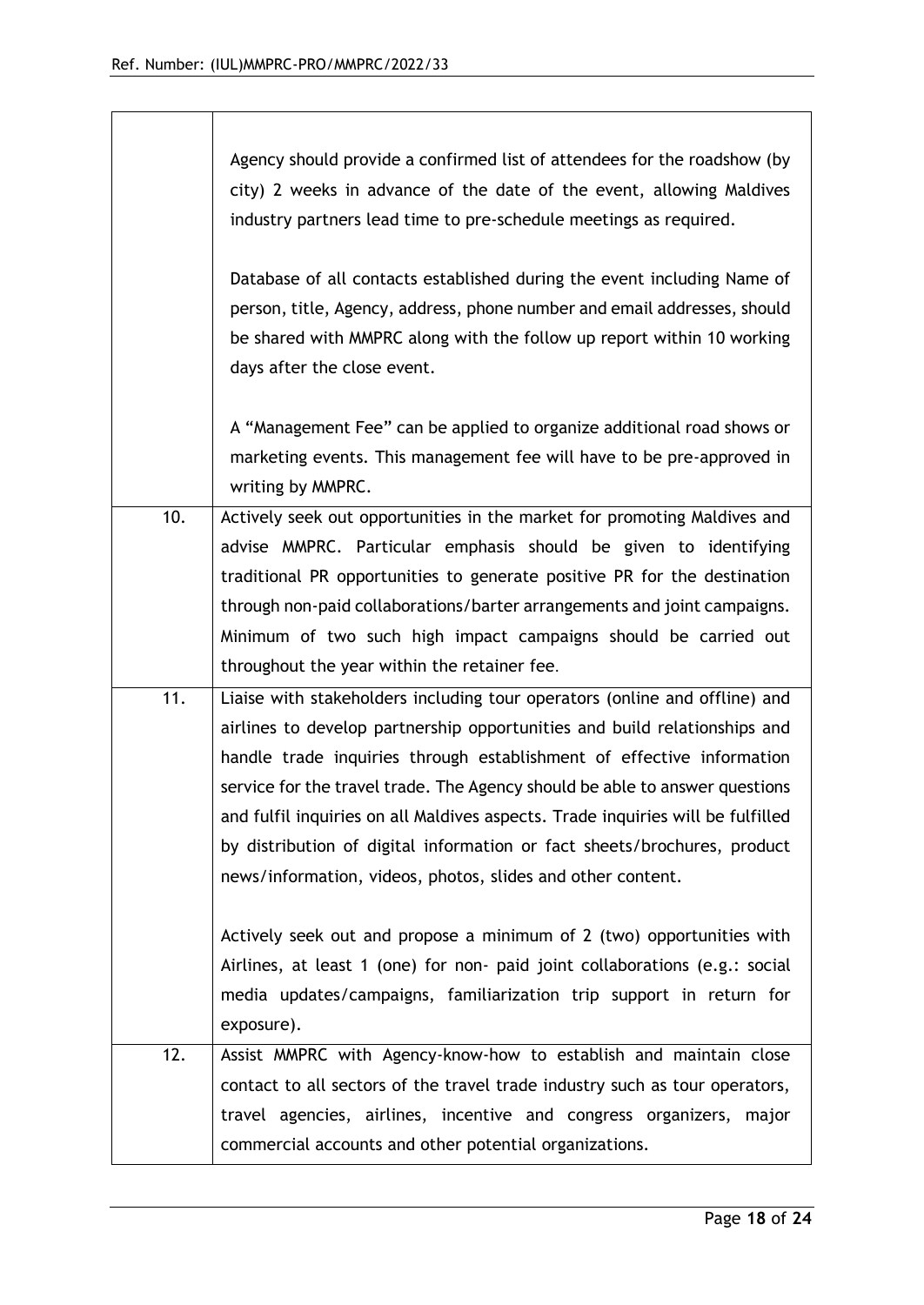| 13. | Maintain media relations and actively pitch to relevant media on a regular    |
|-----|-------------------------------------------------------------------------------|
|     | basis to generate positive coverage of the Maldives.                          |
| 14. | Suggest most appropriate media to be selected for destination promotion       |
|     | and purchase media slots on behalf of MMPRC (where advised) for Agent         |
|     | rates and coordination with MMPRC in executing the task. Assistance should    |
|     | be provided in the content development, specifically is required in the       |
|     | localized language. Messaging and creatives will be provided by MMPRC.        |
| 15. | Propose roll-out campaign for the market for a period of one year in line     |
|     | with the marketing strategies, assist MMPRC through professional guidance     |
|     | to identify the most relevant tactical plan for the year and assist in        |
|     | executing the various activities (as advised and approved by MMPRC).          |
| 16. | Serve as a liaison office in the target market between MMPRC/local            |
|     | tourism related companies and Respective travel trade and tourism             |
|     | industry at large of the target market.                                       |
|     |                                                                               |
|     | Type of inquiries received, liaisons, and recommendations for efficiency      |
|     | and improvement should be specified in the reports.                           |
| 17. | Assignment of dedicated telephone number and email address for                |
|     | "Maldives" PR and travel trade inquiries. All communications should be via    |
|     | email address created within the visit Maldives domain provided by MMPRC.     |
| 18. | Organize in-house or virtual presentations with the most important tour       |
|     | operators and incentive houses (minimum 4 group presentations per year)       |
|     | to increase Maldives awareness, push destination interest for sales and       |
|     | communicate the latest news updates with presentations.                       |
|     |                                                                               |
|     | If the situation allows, these meetings are to be organized at the respective |
|     | tour operator offices. This allows reach to all key personnel of the agency   |
|     | in one session (average of 10/20 people).                                     |
| 19. | Sales calls & meetings with;                                                  |
|     | tour operators featuring the Maldives to push sales and include all<br>a)     |
|     | product segments in the brochure                                              |
|     | b) other potential tour operators to encourage them to include the            |
|     | destination in their brochure and for more people to sell the                 |
|     | Maldives                                                                      |
| 20. | Sales calls & meetings with scheduled airlines and charter companies          |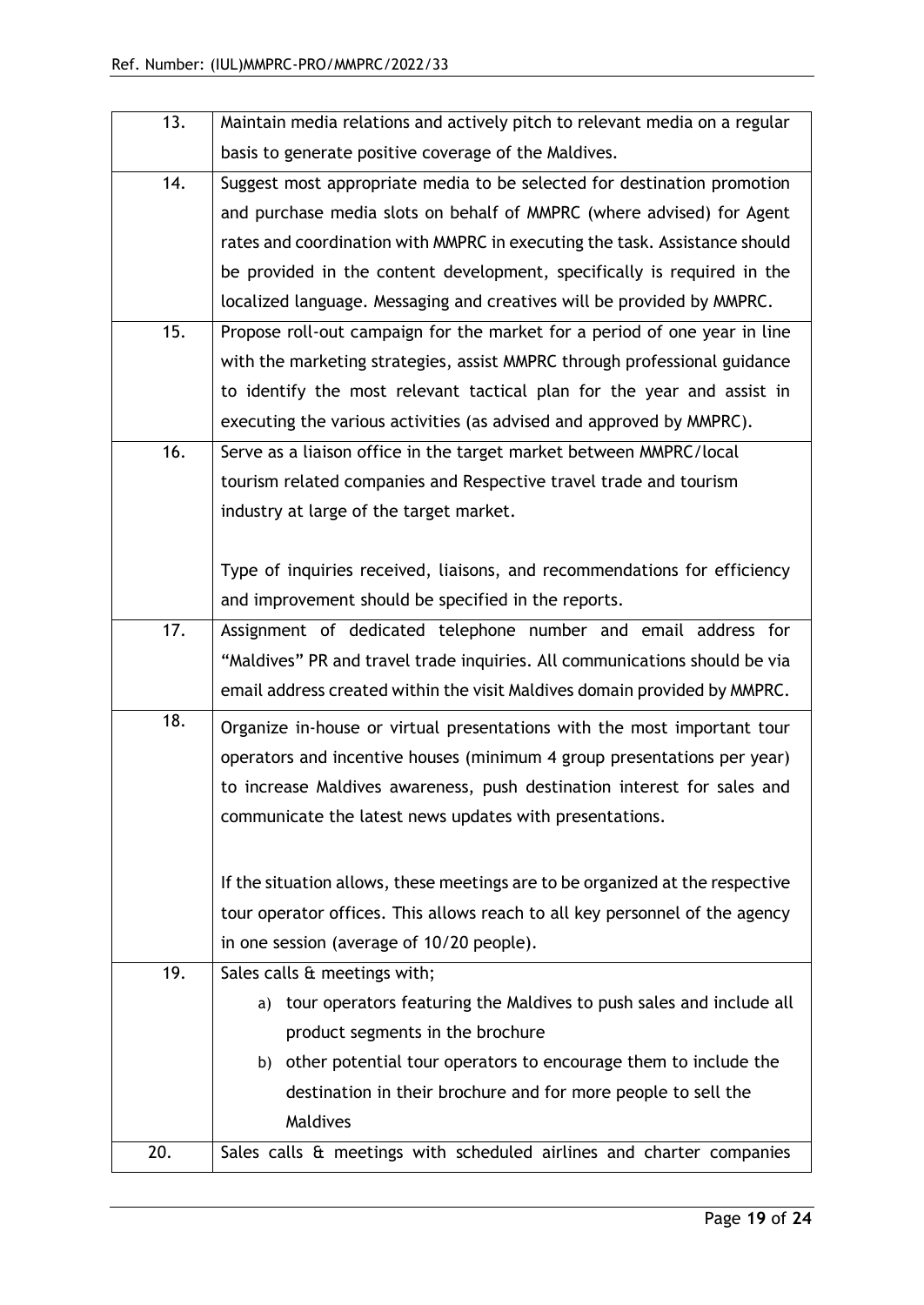|     | servicing the Maldives to develop partnership opportunities and mediate    |
|-----|----------------------------------------------------------------------------|
|     | connection between MMPRC with potential airlines to start charter          |
|     | operations or schedule flights to Maldives (various regional airports).    |
| 21. | Postage of brochures to travel trade contacts (tour ops, travel agents,    |
|     | airlines, etc.) This will have to be pre-approved and the list of posted   |
|     | brochures to be sent to MMPRC by email.                                    |
| 22. | Conduct a bi-annual review / tour operator audit to relate the changing TO |
|     | landscape, identify number of tour operators featuring the Maldives in     |
|     | their brochure and how PR intervention has led to increase in this number. |
|     | This comprehensive study should feature the tour operators/product         |
|     | managers' full contact name and address, the content of the packages       |
|     | (number of room nights, category, prices, etc.) of the featured products   |
|     | (resorts/guest houses/liveaboards/hotels), connecting airlines against a   |
|     | clear picture of competitors featured and how Maldives can gain an edge.   |
| 23. | Organization of an annual media event independently or in conjunction      |
|     | with major events held in the target market. The purpose of this event is  |
|     | to provide news about the destination and to maintain a close relationship |
|     | with the media. This should be proposed as a component of the annual       |
|     | campaign activities and approved by MMPRC. Costs for hosting the event     |
|     | will be borne by MMPRC.                                                    |
| 24. | Measuring success: Recommend and develop a "measure of success"            |
|     | for the annual PR and Trade plan.                                          |
| 25. | Monthly meetings of all PR representatives with MMPRC in the Maldives      |
|     | on a pre-scheduled date by MMPRC as a web conference. The objective        |
|     | of the meeting would be for all PR representatives of the destination to   |
|     | meet and exchange views and to;                                            |
|     | a) Understand MMPRC's overall destination marketing directive,             |
|     | b) Educate about the latest product information and new                    |
|     | developments in the destination,                                           |
|     | c) Share information about the individual market situations,               |
|     | d) How to streamline work in spreading consistent PR message across        |
|     | the markets of focus                                                       |
|     | e) Discuss on how to effectively address possible challenges in            |
|     | implementing most effective PR and trade strategy for the                  |
|     | destination and                                                            |
|     |                                                                            |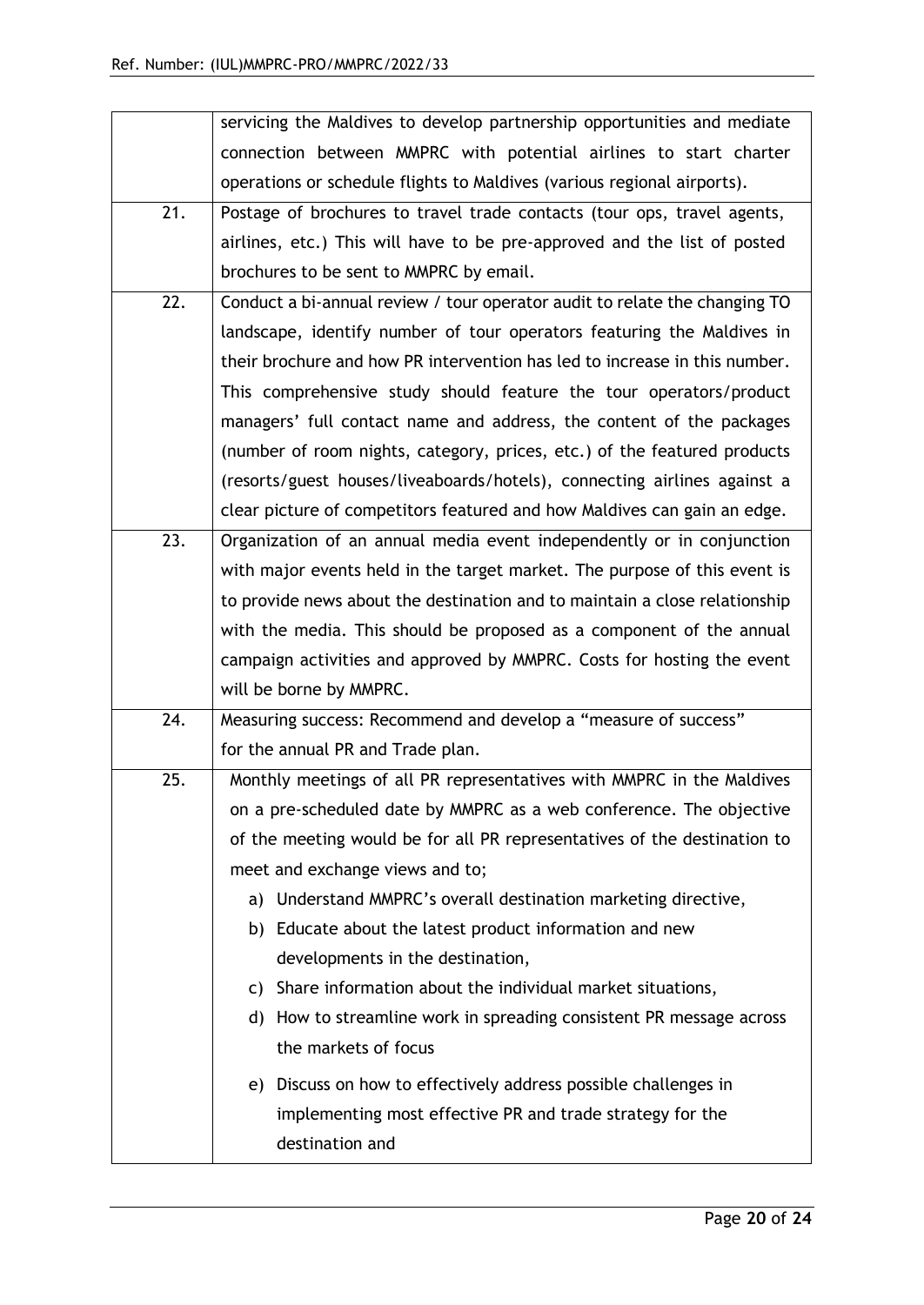|     | How to measure the return on investment<br>f)                              |
|-----|----------------------------------------------------------------------------|
|     | Present current issues and suggestion on how it can be solved<br>g)        |
|     |                                                                            |
|     | Respective PR Agency should present an overview of the respective          |
|     | market with latest information and suggested plan for Maldives together    |
|     | with justification as to why particular activities were chosen as well as  |
|     | suggestions on how to effectively measure ROI of each activity and         |
|     | current issues in the market with suggestions on how it can be solved.     |
| 26. | Appoint an Account Manager. The Account Manager should have a              |
|     | minimum of 2 years' experience.                                            |
|     | Scope of work during a crisis                                              |
| 1.  | The agency should pro-actively monitor and be the first to alert MMPRC     |
|     | on possible crisis situations which result in negative publicity to the    |
|     | destination. Timely action, professional advice on minimising the impact,  |
|     | formulation of action plan and implementation as advised by MMPRC          |
|     | should be included in crisis management.                                   |
| 2.  | General crisis management should include daily media monitoring,           |
|     | preparation of PR statements and proactive timely reporting in cases of    |
|     | concern within the current scope and retainer fee. In the event of a major |
|     | incident the implementation of plan and extensive media monitoring work,   |
|     | reporting, communication with stakeholders, press formulation and          |
|     | distribution, etc can be invoiced separately with prior written approval   |
|     | from MMPRC.                                                                |
| 3.  | For major crisis an hourly rate should be charged, and this has to be      |
|     | mentioned in the cost breakdown provided in the proposal.                  |
| 4.  | 4.1 Additional Information                                                 |
|     |                                                                            |
|     | quoted by the bidder should include all<br>the<br>The<br>price<br>a)       |
|     | aforementioned activities mentioned in the scope and general crisis        |
|     | management. MMPRC should not be borne to pay any additional                |
|     | charge.                                                                    |
|     | b) The shortlisted parties shall make a presentation of 10 minutes with    |
|     | an additional 15 minutes for Q&A.                                          |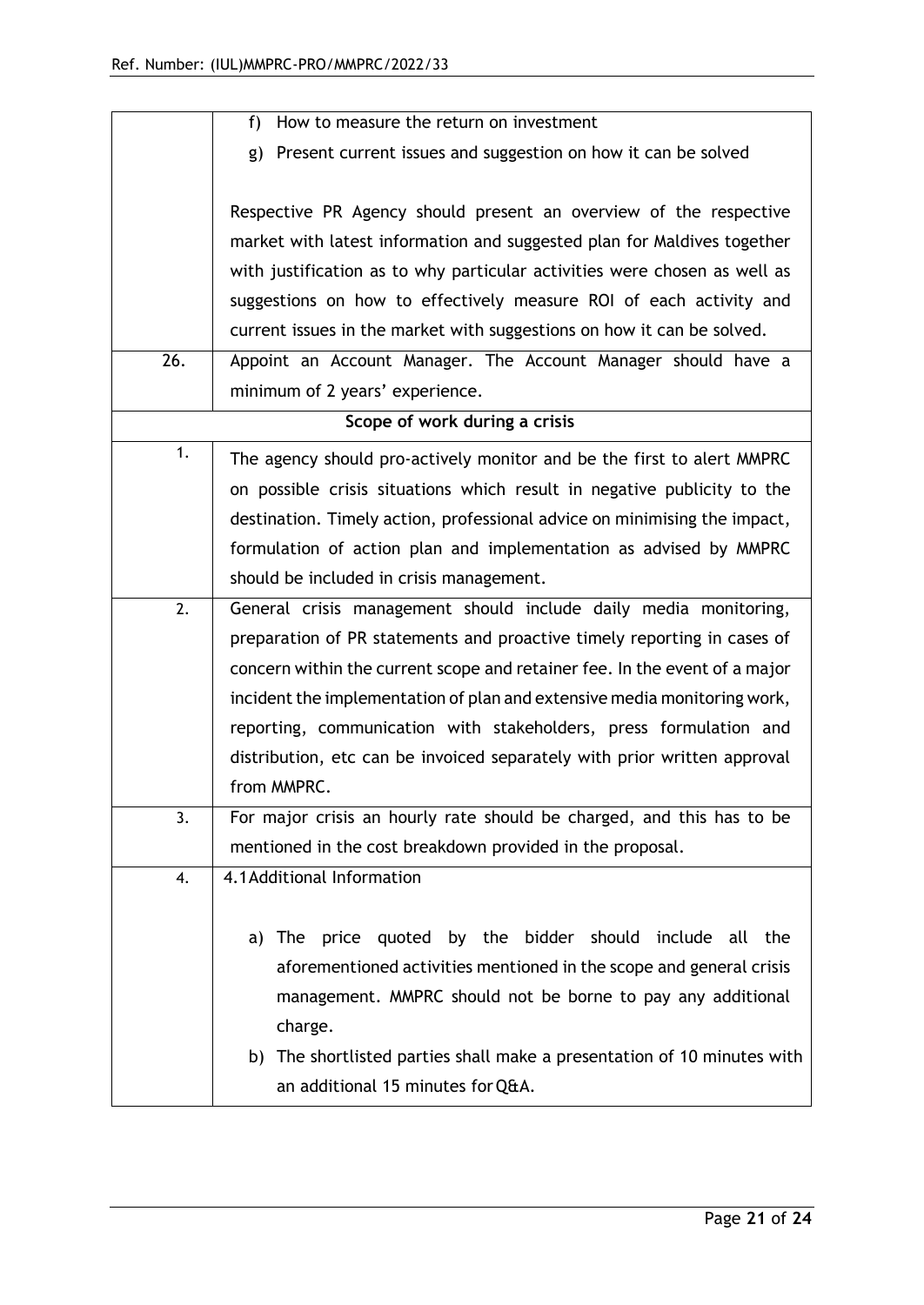|     | Section 4 - Contract Price & Payment Terms                                                                                                                                                                                                                                                                                                                                                                                                                                                                                                                                                                                                                                                                                                                                                                                                                                                                                                                                                                                                                                                                |
|-----|-----------------------------------------------------------------------------------------------------------------------------------------------------------------------------------------------------------------------------------------------------------------------------------------------------------------------------------------------------------------------------------------------------------------------------------------------------------------------------------------------------------------------------------------------------------------------------------------------------------------------------------------------------------------------------------------------------------------------------------------------------------------------------------------------------------------------------------------------------------------------------------------------------------------------------------------------------------------------------------------------------------------------------------------------------------------------------------------------------------|
| 1.  | Payment will be made by MMPRC in the manner set out below;                                                                                                                                                                                                                                                                                                                                                                                                                                                                                                                                                                                                                                                                                                                                                                                                                                                                                                                                                                                                                                                |
| 1.1 | In consideration of this Agreement, MMPRC will pay the Agency a monthly retainer<br>fee USD for PR and Trade activities excluding the withholding tax during the<br>period of agreement. Payment of Representation Fee shall be executed within 30<br>working days of Maldives Post Exchange of formal contract. In addition, MMPRC<br>hereby agrees to compensate the Agency for other charges and expenses as agreed<br>by both the parties.                                                                                                                                                                                                                                                                                                                                                                                                                                                                                                                                                                                                                                                            |
| 1.2 | The Agency will be compensated for its services by MMPRC upon an agreed schedule<br>of payments (including, without limitation, the scheduled contained in Section 1.1<br>hereof), including pre-approved expenses. All expenses including out of pocket<br>expenses shall be approved in advance in writing.                                                                                                                                                                                                                                                                                                                                                                                                                                                                                                                                                                                                                                                                                                                                                                                             |
| 1.3 | Invoices will be paid on a monthly basis, following MMPRC's receipt and approval<br>of the monthly status report and appropriate supporting documentation.                                                                                                                                                                                                                                                                                                                                                                                                                                                                                                                                                                                                                                                                                                                                                                                                                                                                                                                                                |
| 1.4 | Activities arranged during major crisis must be invoiced separately with prior<br>approval from MMPRC.                                                                                                                                                                                                                                                                                                                                                                                                                                                                                                                                                                                                                                                                                                                                                                                                                                                                                                                                                                                                    |
| 1.5 | Third Party Costs; Third Party Costs incurred on behalf of MMPRC shall be approved<br>in writing by MMPRC in advance. The agency will provide an estimate and quotation<br>so that payment can be provided to the Agency in advance of the date due to the<br>third party. For the purpose of this clause, Third Party Costs may include, but not<br>limited to venue rentals; outside staff hire (e.g. MCs, celebrities, models, dancers,<br>photographers, videographers, translators, guides, hostesses, drivers, etc.);<br>hardware production costs; audio-visual equipment rental; finished art;<br>mechanical production; bulk printing; display materials; mail-drop services;<br>itemised long distance phone calls; entertainment, travel and accommodation for<br>the Agency's staff; outside supplier costs; photography; premiums; rights; talent;<br>bulk photocopying; bulk notional or international postage or couriers; any and all<br>services purchased from outside of the Agency; and any and all other components<br>of the public relations program not included in the Services. |
| 1.6 | Payment shall be in US Dollar/s with the mode of payment to be telegraphic<br>transferred to designated bank account upon receiving the invoices.                                                                                                                                                                                                                                                                                                                                                                                                                                                                                                                                                                                                                                                                                                                                                                                                                                                                                                                                                         |
| 1.7 | No Commission will be paid for the General Marketing and Promotional Expenses<br>or for the handling charges.                                                                                                                                                                                                                                                                                                                                                                                                                                                                                                                                                                                                                                                                                                                                                                                                                                                                                                                                                                                             |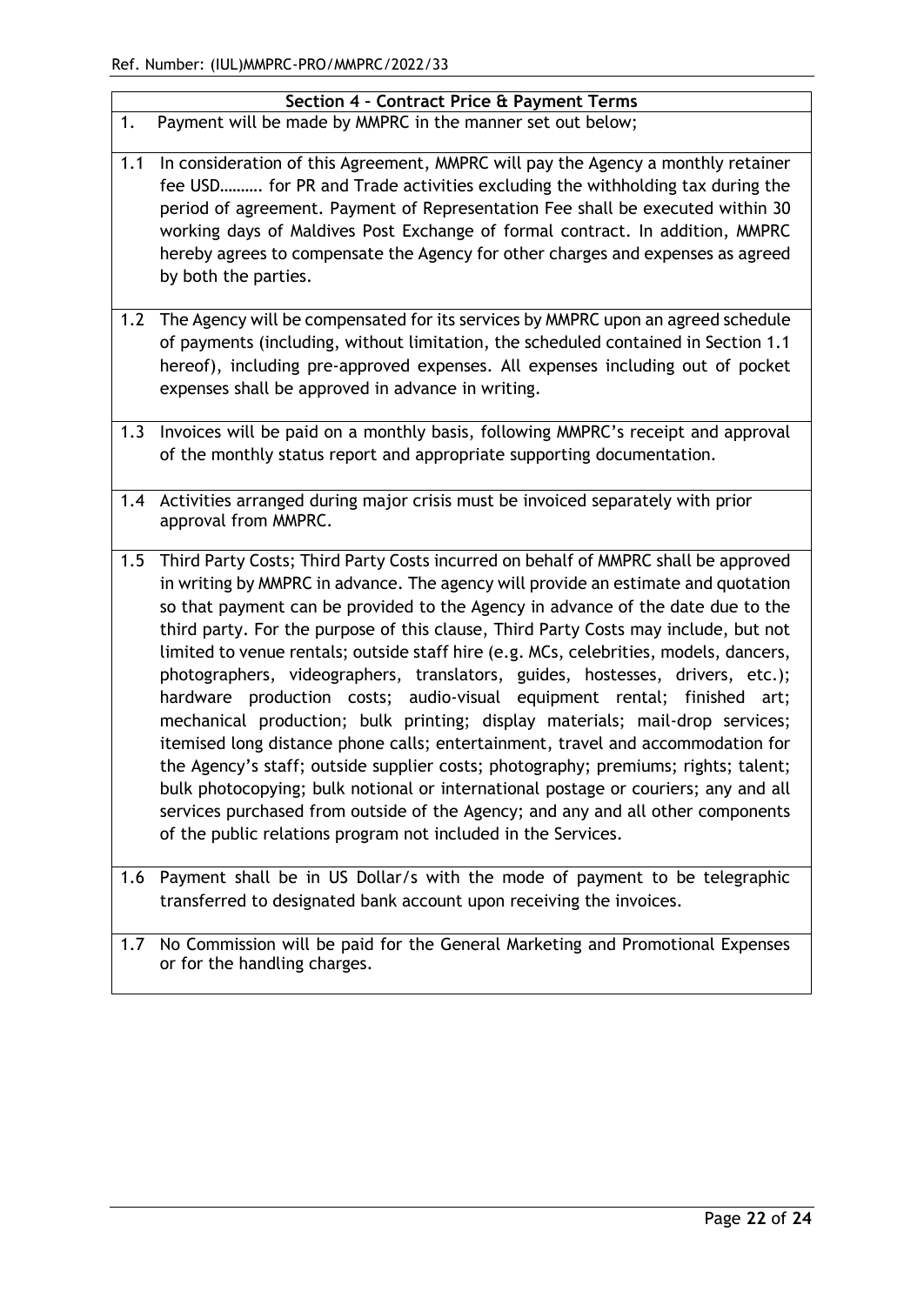|                                                                                  |                                                     | <b>Section 5 - Cover Letter</b>                                                                                                                                                |       |                                                |
|----------------------------------------------------------------------------------|-----------------------------------------------------|--------------------------------------------------------------------------------------------------------------------------------------------------------------------------------|-------|------------------------------------------------|
|                                                                                  |                                                     |                                                                                                                                                                                | Date: |                                                |
| The Managing Director,<br>H. Zonaria, 2nd Floor,<br>Boduthakurufaanu Magu, Male' | Maldives Marketing and Public Relations Corporation |                                                                                                                                                                                |       |                                                |
| Republic of Maldives                                                             |                                                     |                                                                                                                                                                                |       |                                                |
| Dear Sir,                                                                        |                                                     |                                                                                                                                                                                |       |                                                |
|                                                                                  |                                                     | Sub: Bid to hire an Agency to represent Maldives in UK for 1 year.                                                                                                             |       |                                                |
|                                                                                  |                                                     | Having examined all the information provided, we the undersigned offer to represent<br>Maldives in UK as per the requirements of the RFP (the "Works") as set out in this Bid. |       |                                                |
|                                                                                  |                                                     | We agree to undertake and complete the Work for a monthly retainer fee of USD                                                                                                  |       |                                                |
|                                                                                  | of the Contract Price is provided below;            | subjected to deduction of 10% as Withholding Tax). A summary of the annual breakdown                                                                                           |       |                                                |
|                                                                                  | Description                                         |                                                                                                                                                                                |       | Fee $(5)$                                      |
| <b>Monthly Retainer Fee</b>                                                      |                                                     |                                                                                                                                                                                |       |                                                |
|                                                                                  | Major crisis management fee (per hour rate)         |                                                                                                                                                                                |       |                                                |
|                                                                                  |                                                     |                                                                                                                                                                                |       |                                                |
|                                                                                  |                                                     | Note: 10% Withholding Tax will be deducted from the total invoice amount. This<br>applies to both monthly retainer fee and major crisis.                                       |       |                                                |
|                                                                                  |                                                     | The details of the key personnel who shall undertake the Works are provided below;                                                                                             |       |                                                |
| Name                                                                             | Qualification                                       | Designation                                                                                                                                                                    |       | <b>Experience including</b><br>number of years |
|                                                                                  |                                                     |                                                                                                                                                                                |       |                                                |
|                                                                                  |                                                     |                                                                                                                                                                                |       |                                                |
|                                                                                  |                                                     |                                                                                                                                                                                |       |                                                |
|                                                                                  |                                                     |                                                                                                                                                                                |       |                                                |
|                                                                                  |                                                     |                                                                                                                                                                                |       |                                                |
| Work.                                                                            |                                                     | leader, who shall oversee the Work and liaise with MMPRC on all matters related to the                                                                                         |       |                                                |
| <b>Registered Office Address</b>                                                 |                                                     |                                                                                                                                                                                |       |                                                |
|                                                                                  |                                                     |                                                                                                                                                                                |       |                                                |